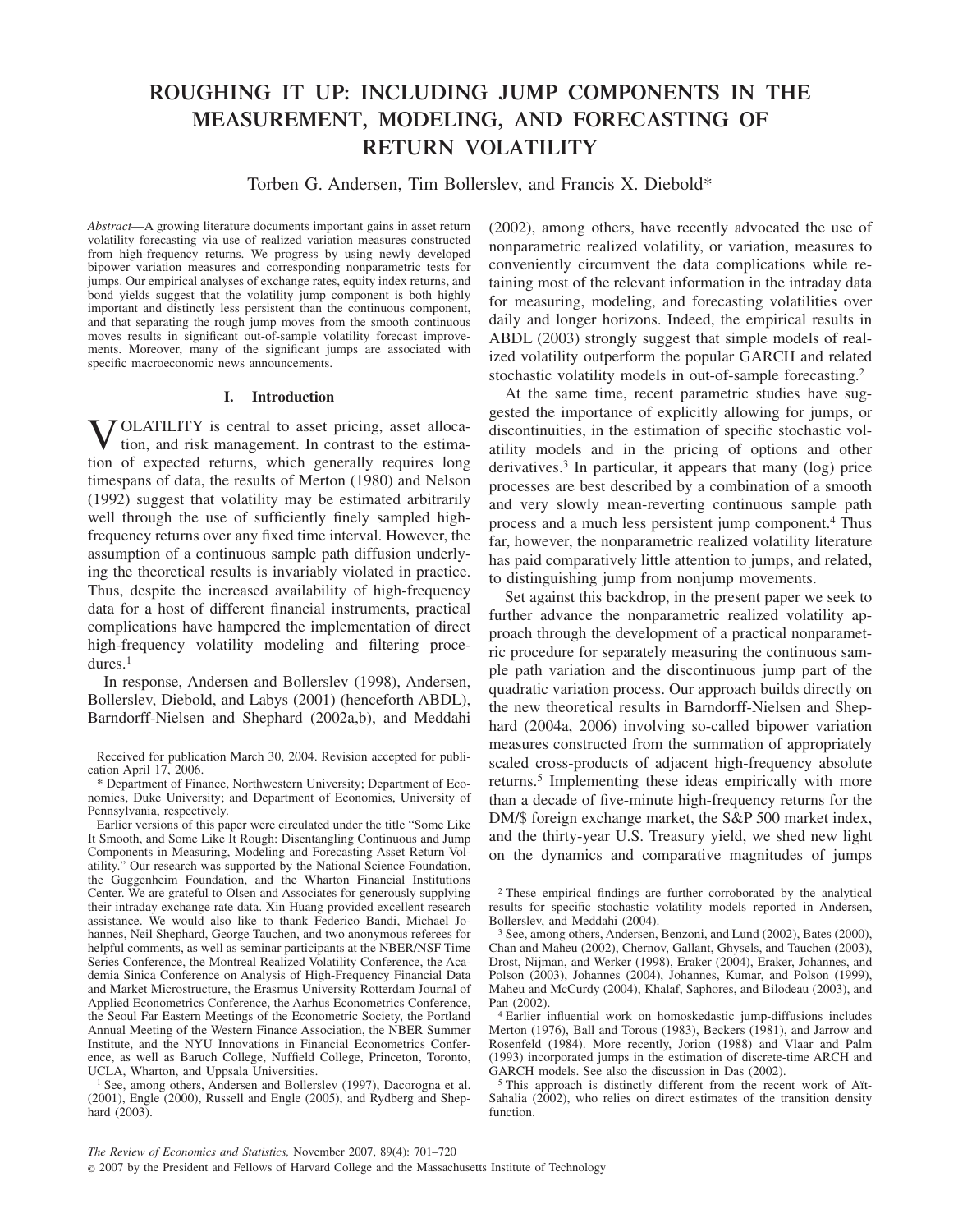across the different markets. We also demonstrate important gains in terms of volatility forecast accuracy by explicitly differentiating the jump and continuous sample path components. These gains obtain at daily, weekly, and even monthly forecast horizons. Our new HAR-RV-CJ forecasting model incorporating the jumps builds directly on the heterogenous AR model for the realized volatility, or HAR-RV model, due to Müller et al. (1997) and Corsi (2003), in which the realized volatility is parameterized as a linear function of the lagged realized volatilities over different horizons.

The paper proceeds as follows. In the next section we briefly review the relevant bipower variation theory. In section III we describe our high-frequency data, extract a preliminary measure of jumps, and describe their features. In section IV we describe the HAR-RV volatility forecasting model, modify it to allow and control for jumps (producing our HAR-RV-J model), and assess its empirical performance. In section V we significantly refine the jump estimator by shrinking it toward zero in a fashion motivated by recently developed powerful asymptotic theory, and by robustifying it to market microstructure noise (as motivated by the extensive simulation evidence in Huang and Tauchen, 2005). We then illustrate that many of the jumps so identified are associated with macroeconomic news. In section VI we build a more refined model that makes full use our refined jump estimates by incorporating jump and nonjump components separately. The new model (HAR-RV-CJ) includes the earlier HAR-RV-J as a special and potentially restrictive case and produces additional forecast enhancements. We conclude in section VII with several suggestions for future research.

#### **II. Theoretical Framework**

Let *p*(*t*) denote a logarithmic asset price at time *t*. The continuous-time jump diffusion process traditionally used in asset pricing is conveniently expressed in stochastic differential equation (sde) form as

$$
dp(t) = \mu(t)dt + \sigma(t)dW(t) + \kappa(t)dq(t),
$$
  
0 \le t \le T, (1)

where  $\mu(t)$  is a continuous and locally bounded variation process,  $\sigma(t)$  is a strictly positive stochastic volatility process with a sample path that is right continuous and has well-defined left limits (allowing for occasional jumps in volatility),  $W(t)$  is a standard Brownian motion, and  $q(t)$  is a counting process with (possibly) time-varying intensity  $\lambda(t)$ . That is,  $P[dq(t) = 1] = \lambda(t)dt$ , where  $\kappa(t) \equiv p(t)$  –  $p(t-)$  refers to the size of the corresponding discrete jumps in the logarithmic price process. The quadratic variation for the cumulative return process,  $r(t) \equiv p(t) - p(0)$ , is then

$$
[r, r]_t = \int_0^t \sigma^2(s)ds + \sum_{0 < s \le t} \kappa^2(s), \tag{2}
$$

where by definition the summation consists of the  $q(t)$ squared jumps that occurred between time 0 and time *t*. Of course, in the absence of jumps, or  $q(t) \equiv 0$ , the summation vanishes and the quadratic variation simply equals the integrated volatility of the continuous sample path component.

Several recent studies concerned with the direct estimation of continuous time stochastic volatility models have highlighted the importance of explicitly incorporating jumps in the price process along the lines of equation  $(1)$ .<sup>6</sup> Moreover, the specific parametric model estimates reported in this literature have generally suggested that any dynamic dependence in the size or occurrence of the jumps is much less persistent than the dependence in the continuous sample path volatility process. Here we take a complementary nonparametric approach, squarely in the tradition of the realized volatility literature but specifically distinguishing jump from nonjump movements, relying on both the recent emergence of high-frequency data and powerful asymptotic theory.

## *A. High-Frequency Data, Bipower Variation, and Jumps*

Let the discretely sampled  $\Delta$ -period returns be denoted by  $r_{t,\Delta} \equiv p(t) - p(t - \Delta)$ . For ease of notation we normalize the daily time interval to unity and label the corresponding discretely sampled daily returns by a single time subscript,  $r_{t+1} \equiv r_{t+1,1}$ . Also, we define the daily *realized volatility*, or *variation*, by the summation of the corresponding  $1/\Delta$  highfrequency intradaily squared returns,7

$$
RV_{t+1}(\Delta) \equiv \sum_{j=1}^{1/\Delta} r_{t+j \cdot \Delta, \Delta}^2,
$$
 (3)

where for notational simplicity and without loss of generality  $1/\Delta$  is assumed to be an integer. Then, as emphasized in Andersen and Bollerslev (1998), ABDL (2001), Barndorff-Nielsen and Shephard (2002a, b), and Comte and Renault (1998), among others, it follows directly by the theory of quadratic variation that the realized variation converges uniformly in probability to the increment of the quadratic variation process as the sampling frequency of the underlying returns increases. That is,

$$
RV_{t+1}(\Delta) \rightarrow \int_{t}^{t+1} \sigma^2(s)ds + \sum_{t \leq s \leq t+1} \kappa^2(s), \qquad (4)
$$

for  $\Delta \rightarrow 0$ . Thus, in the absence of jumps the realized variation is consistent for the integrated volatility that figures prominently in the stochastic volatility option pricing

<sup>6</sup> See, among others, Andersen, Benzoni, and Lund (2002), Eraker, Johannes, and Polson (2003), Eraker (2004), Johannes (2004), and Johannes, Kumar, and Polson (1999).

<sup>7</sup> We will use the terms realized volatility and realized variation interchangeably.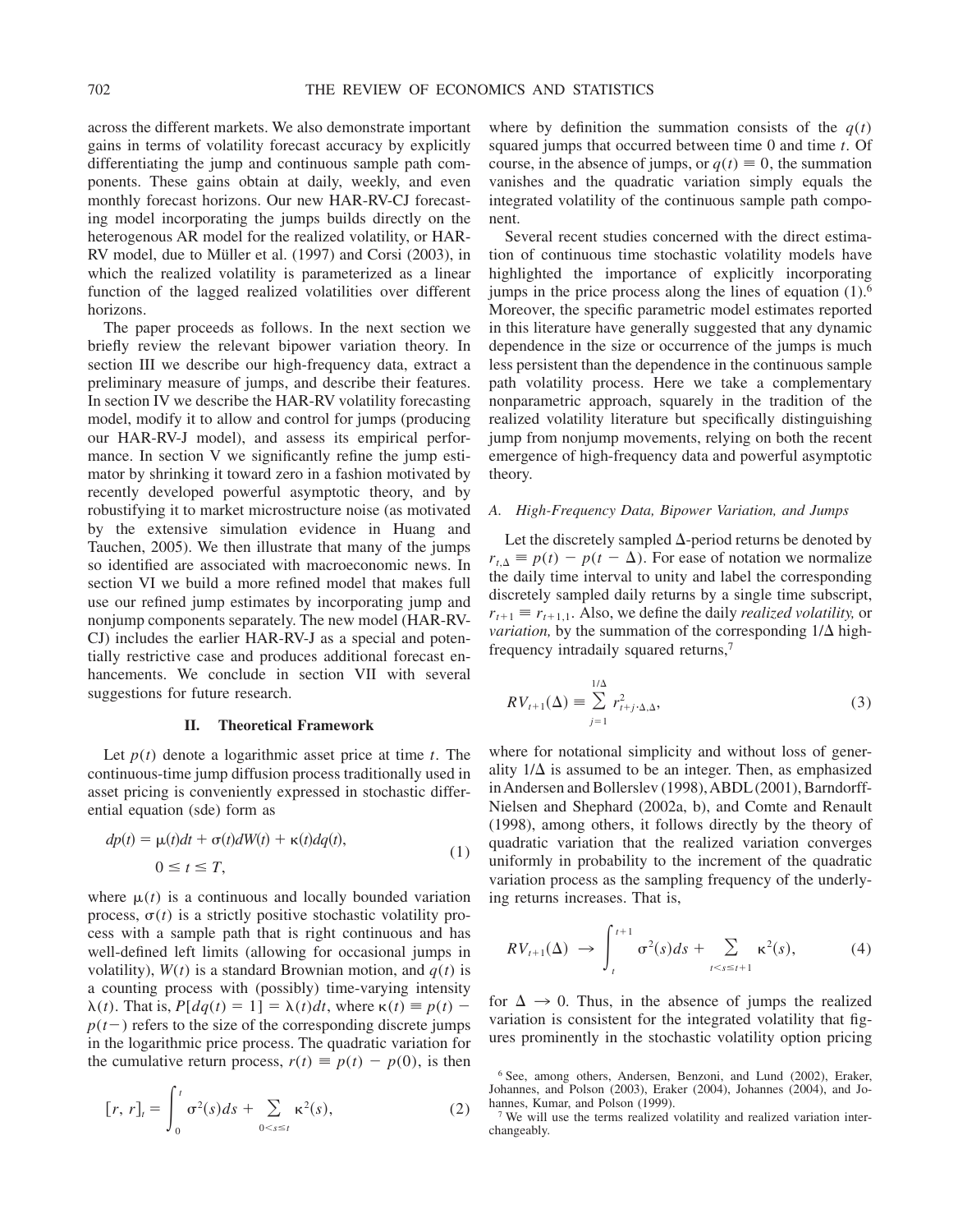literature. This result, in part, motivates the modeling and forecasting procedures for realized volatilities advocated in ABDL (2003). It is clear, however, that in general the realized volatility will inherit the dynamics of both the continuous sample path process and the jump process. Although this does not impinge upon the theoretical justification for directly modeling and forecasting  $RV_{t+1}(\Delta)$ through simple procedures that do not distinguish jump and nonjump contributions to volatility, it does suggest that superior forecasting models may be constructed by separately measuring and modeling the two components in equation (4).

Building on this intuition, the present paper seeks to improve on the predictive models developed in ABDL (2003) through the use of new and powerful asymptotic results (for  $\Delta \rightarrow 0$ ) of Barndorff-Nielsen and Shephard (2004a, 2006) that allow for separate (nonparametric) identification of the two components of the quadratic variation process. Specifically, define the standardized *realized bipower variation* as

$$
BV_{t+1}(\Delta) \equiv \mu_1^{-2} \sum_{j=2}^{1/\Delta} |r_{t+j\Delta,\Delta}| \left| r_{t+(j-1)\Delta,\Delta} \right|, \tag{5}
$$

where  $\mu_1 = \sqrt{2/\pi} = E(|Z|)$  denotes the mean of the absolute value of standard normally distributed random variable, Z. It is then possible to show that for  $\Delta \rightarrow 0$ ,<sup>8</sup>

$$
BV_{t+1}(\Delta) \rightarrow \int_{t}^{t+1} \sigma^2(s)ds.
$$
 (6)

Hence, as first noted by Barndorff-Nielsen and Shephard (2004a), combining the results in equations (4) and (6), the contribution to the quadratic variation process due to the discontinuities (jumps) in the underlying price process may be consistently estimated (for  $\Delta \rightarrow 0$ ) by

$$
RV_{t+1}(\Delta) - BV_{t+1}(\Delta) \rightarrow \sum_{t < s \leq t+1} \kappa^2(s). \tag{7}
$$

<sup>8</sup> Corresponding general asymptotic results for so-called realized power variation measures have recently been established by Barndorff-Nielsen and Shephard (2003, 2004a); see also Barndorff-Nielsen, Graversen, and Shephard (2004) for a survey of related results. In particular, it follows that in general for  $0 \le p \le 2$  and  $\Delta \to 0$ ,

$$
RPV_{t+1}(\Delta, p) \equiv \mu_p^{-1} \Delta^{1-p/2} \sum_{j=1}^{1/\Delta} |r_{t+j} \cdot \Delta \Delta}|^p \rightarrow \int_{t}^{t+1} \sigma^p(s) ds,
$$

where  $\mu_p = 2^{p/2} \Gamma(\frac{1}{2}(p + 1)) / \Gamma(\frac{1}{2}) = E(|Z|^p)$ . Hence, the impact of the discontinuous jump process disappears in the limit for the power variation measures with  $0 < p < 2$ . In contrast, *RPV<sub>t+1</sub>*( $\Delta$ , *p*) diverges to infinity for  $p > 2$ , while  $\overline{RPV}_{t+1}(\Delta, 2) = \overline{RV}_{t+1}(\Delta)$  converges to the integrated volatility plus the sum of the squared jumps, as in equation (4). Related expressions for the conditional moments of different powers of absolute returns have also been utilized by Aït-Sahalia (2004) in the formulation of a GMM-type estimator for specific parametric homoskedastic jump-diffusion models.

This is the central insight on which the theoretical and empirical results of this paper build.

Of course, nothing prevents the estimates of the squared jumps defined by the right side of equation (7) from becoming negative in a given finite  $(\Delta > 0)$  sample. Thus, following the suggestion of Barndorff-Nielsen and Shephard (2004a), we truncate the actual empirical measurements at zero,

$$
J_{t+1}(\Delta) \equiv \max[RV_{t+1}(\Delta) - BV_{t+1}(\Delta), 0],\tag{8}
$$

to ensure that all of the daily estimates are nonnegative.

## **III. Data and Summary Statistics**

To highlight the generality of our empirical results related to the improved forecasting performance obtained by separately measuring the contribution to the overall variation coming from the discontinuous price movements, we present the results for three different markets. We begin this section with a brief discussion of the data sources, followed by a summary of the most salient features of the resulting realized volatility and jump series for each of three markets.

## *A. Data Description*

We present the results for three markets: the foreign exchange spot market (DM/\$), the equity futures market (U.S. S&P 500 index), and the interest rate futures market (thirty-year U.S. Treasury yield). The DM/\$ volatilities range from December 1986 through June 1999, for a total of 3,045 daily observations. The underlying high-frequency spot quotations were kindly provided by Olsen & Associates in Zurich, Switzerland. This same series has been previously analyzed in ABDL (2001, 2003). The S&P 500 volatility measurements are based on tick-by-tick transactions prices from the Chicago Mercantile Exchange (CME) augmented with overnight prices from the GLOBEX automated trade execution system, from January 1990 through December 2002. The T-bond volatilities are similarly constructed from tick-by-tick transactions prices for the thirty-year U.S. Treasury bond futures contract traded on the Chicago Board of Trade (CBOT), again from January 1990 through December 2002. After removing holidays and other inactive trading days, we have a total of 3,213 observations for each of the two futures markets.9 A more detailed description of the S&P and T-bond data is available in Andersen, Bollerslev, Diebold, and Vega (2005), where the same highfrequency data are analyzed from a very different perspective. All of the volatility measures are based on linearly interpolated logarithmic five-minute returns, as in Müller et

<sup>&</sup>lt;sup>9</sup> We explicitly exclude all days with sequences of more than twenty consecutive five-minute intervals of no new prices for the S&P 500, and forty consecutive five-minute intervals of no new prices for the T-bond market.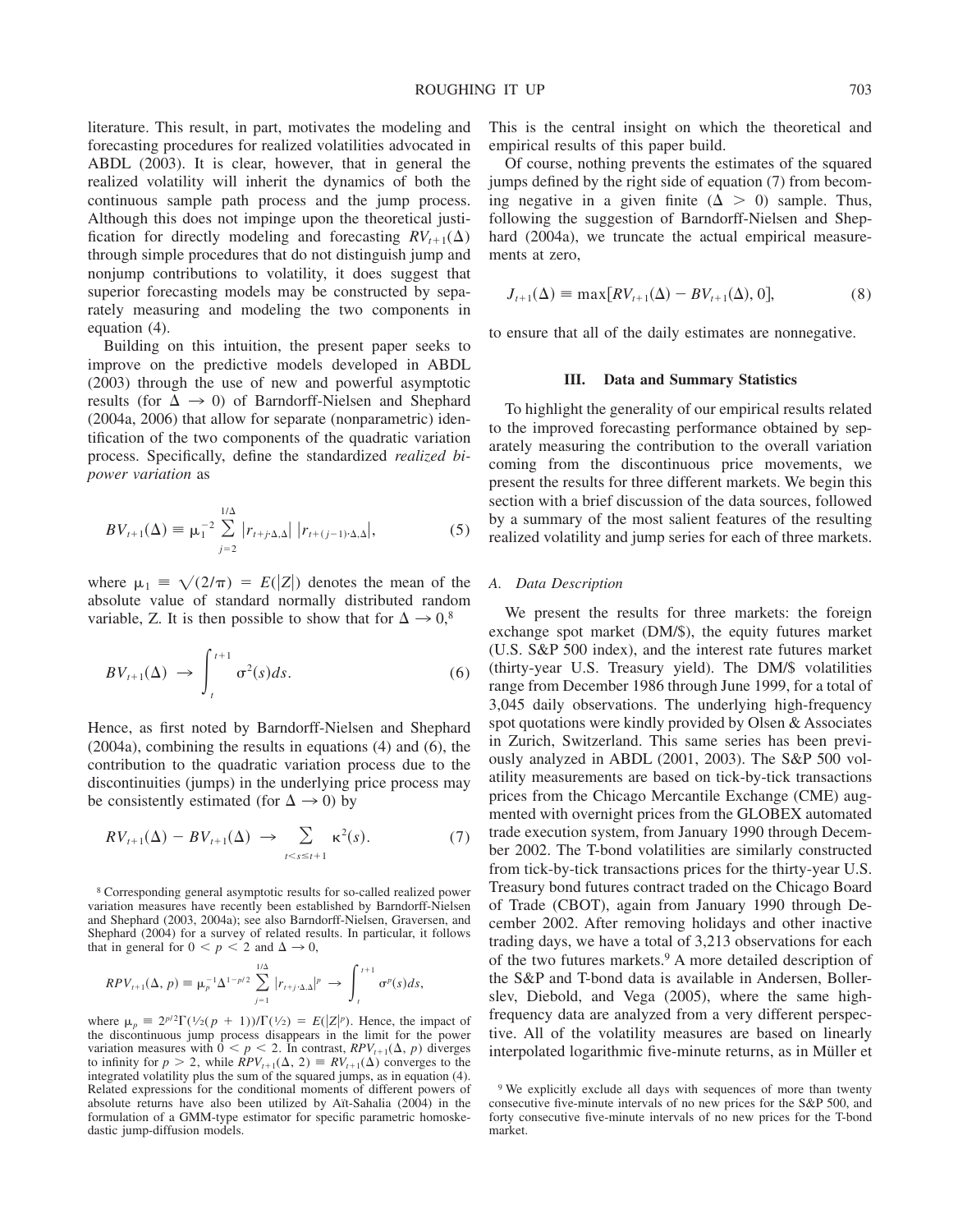

FIGURE 1.—(A) DAILY DM/\$ REALIZED VOLATILITIES AND JUMPS; (B) DAILY S&P 500 REALIZED VOLATILITIES AND JUMPS

Key: The top panel shows daily realized volatility in standard deviation form, or  $RV_i^{1/2}$ . The second panel graphs the jump component defined in equation (8),  $J_i^{1/2}$ . The third panel shows the  $Z_{1,i}(\Delta)$  statistic, w the 0.999 significance level indicated by the horizontal line. The bottom panel graphs the significant jumps corresponding to  $\alpha = 0.999$ , or  $J_{t,0.999}^{1/2}$ . See the text for details.

al. (1990) and Dacorogna et al. (1993).<sup>10</sup> For the foreign exchange market this results in a total of  $1/\Delta$  = 288 high-frequency return observations per day, while the two futures contracts are actively traded for  $1/\Delta = 97$  fiveminute intervals per day. For notational simplicity, we omit the explicit reference to  $\Delta$  in the following, referring to the five-minute realized volatility and jump measures defined by equations (3) and (8) as  $RV_t$  and  $J_t$ , respectively.

## *B. Realized Volatilities and Jumps*

The first panels in figures 1A–C show the resulting three daily realized volatility series in standard deviation form, or  $RV<sub>t</sub><sup>1/2</sup>$ . Each of the three series clearly exhibits a high degree

of own serial correlation. This is confirmed by the Ljung-Box statistics for up to tenth-order serial correlation reported in tables 1A–C equal to 5,714, 12,184, and 1,718, respectively. Similar results obtain for the realized variances and logarithmic transformations reported in the first and third columns in the tables. Comparing the volatility across the three markets, the S&P 500 returns are the most volatile, followed by the exchange rate returns. Also, consistent with earlier evidence for the foreign exchange market in ABDL (2001), and related findings for individual stocks in Andersen, Bollerslev, Diebold, and Ebens (2001) and the S&P 500 in Deo, Hurvich, and Lu (2006) and Martens, van Dijk, and de Pooter (2004), the logarithmic standard deviations are generally much closer to being normally distributed than are the raw realized volatility series. Hence, from a modeling perspective, the logarithmic realized volatilities are more amenable to the use of standard time series procedures.11

The second panels in figures 1A–C display the separate measurements of the jump components (again in standard deviation form) based on the truncated estimator in equation

<sup>11</sup> Modeling and forecasting log volatility also has the virtue of automatically imposing nonnegativity of fitted and forecasted volatilities.

<sup>10</sup> To mitigate the impact of market microstructure frictions in the construction of unbiased and efficient realized volatility measurements, a number of recent studies have proposed ways of "optimally" choosing  $\Delta$ (e.g., Aït-Sahalia, Mykland, & Zhang, 2005; Bandi & Russell, 2004, 2006), subsampling schemes (e.g., Zhang, Aït-Sahalia, & Mykland, 2005; Zhang, 2004), prefiltering (e.g., Andreou & Ghysels, 2002; Areal & Taylor, 2002; Bollen & Inder, 2002; Corsi, Zumbach, Müller, & Dacorogna, 2001; Oomen, 2006), Fourier methods (Barucci & Reno, 2002; Malliavin & Mancino, 2002), or other kernel type estimators (e.g., Barndorff-Nielsen, Hansen, Lunde, & Shephard, 2006; Hansen & Lunde, 2006; Zhou, 1996). For now we simply follow ABDL (2000, 2001), along with most of the existing empirical literature, in the use of unweighted five-minute returns for each of the three actively traded markets analyzed here. However, we will return to a more detailed discussion of the market microstructure issue and pertinent jump measurements in section V below.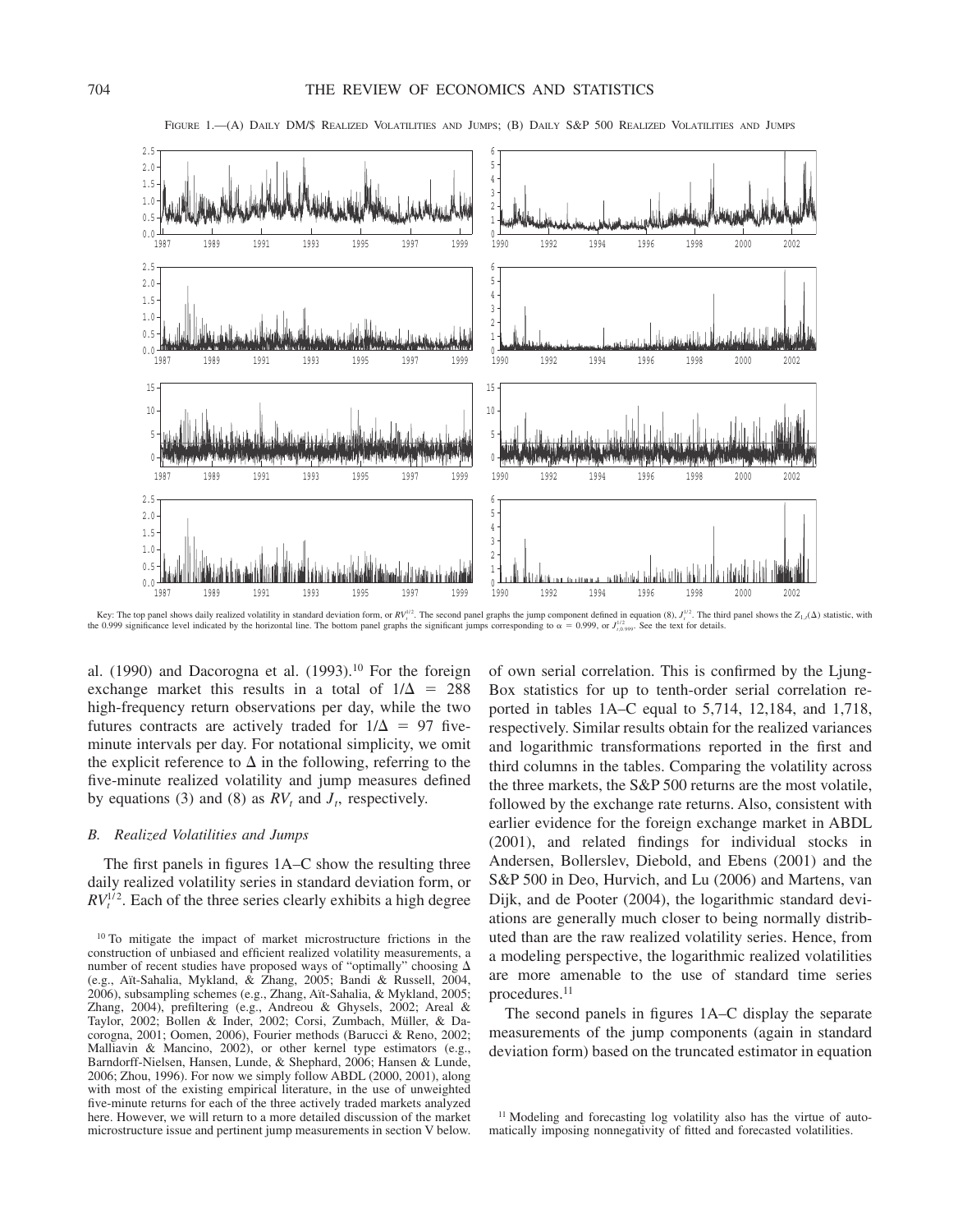

Key: The top panel shows daily realized volatility in standard deviation form, or  $RV_i^{1/2}$ . The second panel graphs the jump component defined in equation (8),  $J_i^{1/2}$ . The third panel shows the  $Z_{1,i}(\Delta)$  statistic, with the 0.999 significance level indicated by the horizontal line. The bottom panel graphs the significant jumps corresponding to  $\alpha = 0.999$ , or  $J_{t,0.999}^{1/2}$ . See the text for details.

(8).12 As is evident from the figures, many of the largest realized volatilities are directly associated with jumps in the underlying price process. Some of the largest jumps in the DM/\$ market occurred during the earlier 1986–88 part of the sample, while the size of the jumps for the S&P 500 has increased significantly over the most recent 2001–02 period. In contrast, the size of the jumps in the T-bond market seem to be much more evenly distributed throughout the sample. Overall, both the size and occurrence of jumps appear to be much more predictable for the S&P 500 than for the other two markets.

These visual observations are readily confirmed by the standard Ljung-Box portmanteau statistics for up to tenthorder serial correlation in the  $J_t$ ,  $J_t^{1/2}$ , and log ( $J_t + 1$ ) series reported in the last three columns in tables 1A–C. It is noteworthy that although the Ljung-Box statistics for the jumps are generally significant at conventional significance levels (especially for the jumps expressed in standard deviation or logarithmic form), the actual values are markedly lower than the corresponding test statistics for the realized volatility series reported in the first three columns. This indicates decidedly less own dynamic dependence in the portion of the overall quadratic variation originating from the discontinuous sample path price process compared to the dynamic dependence in the continuous sample path price movements. The numbers in the table also indicate that the jumps are relatively least important for the DM/\$ market, with the mean of the  $J_t$  series accounting for 0.072 of the mean of  $RV_t$ , while the same ratios for the S&P 500 and T-bond markets equal 0.144 and 0.126, respectively.

Motivated by these observations, we now put the idea of separately measuring the jump component to work in the construction of new and simple-to-implement realized volatility forecasting models. More specifically, we follow ABDL (2003) in directly estimating a set of time series models for each of the different realized volatility measures in tables 1A–C; i.e.,  $RV_t$ ,  $RV_t^{1/2}$ , and log  $(RV_t)$ . Then, in order to assess the added value of separately measuring the jump component in forecasting the realized volatilities, we simply include the raw  $J_t$ ,  $J_t^{1/2}$ , and log ( $J_t + 1$ ) jump series as additional explanatory variables in the various forecasting regressions.

# **IV. Accounting for Jumps in Realized Volatility Modeling and Forecasting**

A number of empirical studies have argued for the importance of long-memory dependence in financial market volatility. Several different parametric ARCH and stochastic volatility formulations have also been proposed in the literature for capturing this phenomenon (e.g., Andersen & Bollerslev, 1997; Baillie, Bollerslev, & Mikkelsen, 1996; Breidt, Crato, & de Lima, 1998; Dacorogna et al., 2001; Ding, Granger, & Engle, 1993; Robinson, 1991). These same empirical observations have similarly motivated the estimation of long-memory type ARFIMA models for realized volatilities in ABDL (2003), Areal and Taylor (2002), Deo, Hurvich, and Lu (2006), Koopman, Jungbacker, and Hol (2005), Martens, van Dijk, and de Pooter (2004), Pong, Shackleton, Taylor, and Xu (2004), and Thomakos and Wang (2003), among others.

Here we eschew such complicated fractionally integrated long-memory formulations and rely instead on the simpleto-estimate HAR-RV class of volatility models proposed by Corsi (2003). The HAR-RV formulation is based on a straightforward extension of the so-called Heterogeneous ARCH, or HARCH, class of models analyzed by Müller et al. (1997), in which the conditional variance of the discretely sampled returns is parameterized as a linear function of the lagged squared returns over the identical return horizon together with the squared returns over longer and/or

<sup>&</sup>lt;sup>12</sup> The difference between the daily realized variation and bipower variation measures result in negative estimates for the squared daily jumps on 30.6%, 27.9%, and 18.3% of the days for each of the three markets, respectively. As discussed below, in the absence of jumps, the difference should be negative asymptotically  $(\Delta \rightarrow 0)$  for half of the days in the sample.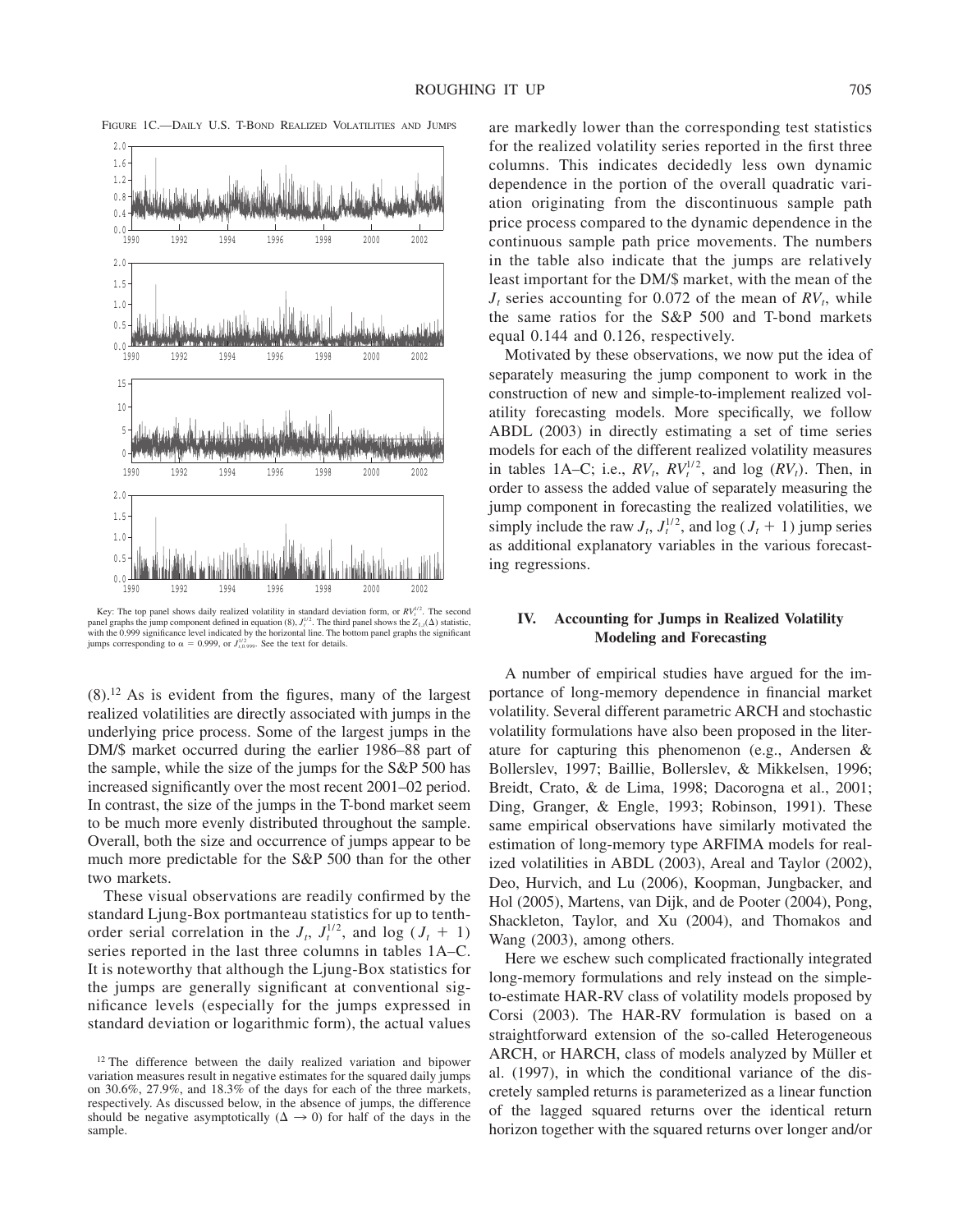|                 | RV <sub>t</sub> | $RV_t^{1/2}$ | $log(RV_t)$ | J.    | r1/2<br>$\cdot$ | $log (J_t + 1)$ |
|-----------------|-----------------|--------------|-------------|-------|-----------------|-----------------|
| Mean            | 0.508           | 0.670        | $-0.915$    | 0.037 | 0.129           | 0.033           |
| St. dev.        | 0.453           | 0.245        | 0.657       | 0.110 | 0.142           | 0.072           |
| <b>Skewness</b> | 3.925           | .784         | 0.408       | 16.52 | 2.496           | 7.787           |
| Kurtosis        | 26.88           | 8.516        | 3.475       | 434.2 | 18.20           | 108.5           |
| Min.            | 0.052           | 0.227        | $-2.961$    | 0.000 | 0.000           | 0.000           |
| Max.            | 5.245           | 2.290        | 1.657       | 3.566 | 1.889           | 1.519           |
| $LB_{10}$       | 3.786           | 5.714        | 7.060       | 16.58 | 119.4           | 63.19           |

TABLE 1A.—SUMMARY STATISTICS FOR DAILY DM/\$ REALIZED VOLATILITIES AND JUMPS

TABLE 1B.—SUMMARY STATISTICS FOR DAILY S&P 500 REALIZED VOLATILITIES AND JUMPS

|                 | RV <sub>t</sub> | $RV_t^{1/2}$ | log (RV <sub>t</sub> ) |       | r1/2  | $log (J_t + 1)$ |
|-----------------|-----------------|--------------|------------------------|-------|-------|-----------------|
| Mean            | 1.137           | 0.927        | $-0.400$               | 0.164 | 0.232 | 0.097           |
| St. dev.        | 1.848           | 0.527        | 0.965                  | 0.964 | 0.332 | 0.237           |
| <b>Skewness</b> | 7.672           | 2.545        | 0.375                  | 20.68 | 5.585 | 6.386           |
| Kurtosis        | 95.79           | 14.93        | 3.125                  | 551.9 | 59.69 | 59.27           |
| Min.            | 0.058           | 0.240        | $-2.850$               | 0.000 | 0.000 | 0.000           |
| Max.            | 36.42           | 6.035        | 3.595                  | 31.88 | 5.646 | 3.493           |
| $LB_{10}$       | 5,750           | 12.184       | 15,992                 | 558.0 | 1,868 | 2,295           |

| TABLE 1C.—SUMMARY STATISTICS FOR DAILY U.S. T-BOND REALIZED VOLATILITIES AND JUMPS |  |  |  |
|------------------------------------------------------------------------------------|--|--|--|
|------------------------------------------------------------------------------------|--|--|--|

|                 | RV,   | $RV^{1/2}$ | log (RV <sub>t</sub> ) | $J$ : | r1/2  | $log (J_t + 1)$ |
|-----------------|-------|------------|------------------------|-------|-------|-----------------|
| Mean            | 0.286 | 0.506      | $-1.468$               | 0.036 | 0.146 | 0.033           |
| St. dev.        | 0.222 | 0.173      | 0.638                  | 0.069 | 0.120 | 0.055           |
| <b>Skewness</b> | 3.051 | 1.352      | 0.262                  | 8.732 | .667  | 5.662           |
| Kurtosis        | 20.05 | 6.129      | 3.081                  | 144.6 | 10.02 | 57.42           |
| Min.            | 0.026 | 0.163      | $-3.633$               | 0.000 | 0.000 | 0.000           |
| Max.            | 2.968 | 1.723      | 1.088                  | 1.714 | .309  | 0.998           |
| $LB_{10}$       | 1.022 | 1,718      | 2,238                  | 20.53 | 34.10 | 26.95           |

Key: The first six rows in each of the panels report the sample mean, standard deviation, skewness, and kurtosis, along with the sample minimum and maximum. The rows labeled LB<sub>10</sub> give the Ljung-Box test statistic for up to tenth-order serial correlation. The daily realized volatilities and jumps for the DM/\$ in panel A are constructed from five-minute returns spanning the period from December 1986 through June 1999, for a total of 3,045 daily observations. The daily realized volatilities and jumps for the S&P 500 and U.S. T-bonds in panels B and C are based on five-minute returns from January 1990 through December 2002, for a total of 3,213 observations.

shorter return horizons.<sup>13</sup> Although the HAR structure does not formally possess long memory, the mixing of relatively few volatility components is capable of reproducing a remarkably slow volatility autocorrelation decay that is almost indistinguishable from that of a hyperbolic (longmemory) pattern over most empirically relevant forecast horizons.14

## *A. The HAR-RV-J Model*

To define the HAR-RV model, let the multiperiod *normalized* realized variation, defined by the sum of the corresponding one-period measures, be denoted by

$$
RV_{t,t+h} = h^{-1}[RV_{t+1} + RV_{t+2} + \cdots + RV_{t+h}], \tag{9}
$$

 $13$  Müller et al. (1997) heuristically motivate the HARCH model through the existence of distinct groups of traders with different investment horizons.

where  $h = 1, 2, \ldots$ . Note that, by definition  $RV_{t,t+1} \equiv$  $RV_{t+1}$ . Also, provided that the expectations exist,  $E(RV_{t,t+h}) \equiv E(RV_{t+1})$  for all *h*. For ease of reference, we will refer to these normalized measures for  $h = 5$  and  $h =$ 22 as the weekly and monthly volatilities, respectively. The daily HAR-RV model of Corsi (2003) may then be expressed as<sup>15</sup>

$$
RV_{t+1} = \beta_0 + \beta_D RV_t + \beta_W RV_{t-5,t} + \beta_M RV_{t-22,t} + \varepsilon_{t+1},
$$
\n(10)

where  $t = 1, 2, \ldots, T$ . Of course, realized volatilities over other horizons could easily be included as additional explanatory variables on the right side of the regression

<sup>14</sup> Mixtures of low-order ARMA models have similarly been used in approximating and forecasting long-memory dependence in the conditional mean by Basak, Chan, and Palma (2001), Cox (1991), Hsu and Breidt (2003), Man (2003), O'Connell (1971), and Tiao and Tsay (1994), among others. The component GARCH model in Engle and Lee (1999) and the multifactor continuous time stochastic volatility model in Gallant, Hsu, and Tauchen (1999) are both motivated by similar considerations; see also the discussion of the related multifractal regime-switching models in Calvet and Fisher (2001, 2002).

<sup>&</sup>lt;sup>15</sup> The time series of realized volatilities in this and all of the subsequent HAR-RV regressions are implicitly assumed to be stationary. Formal tests for a unit root in  $RV_{t+1}$  easily reject the null hypothesis of nonstationarity for each of the three markets. Also, the standard log-periodogram estimates of the degree of fractional integration in  $RV_{t+1}$  equal 0.347, 0.383, and 0.437, respectively, with a theoretical asymptotic standard error of 0.087.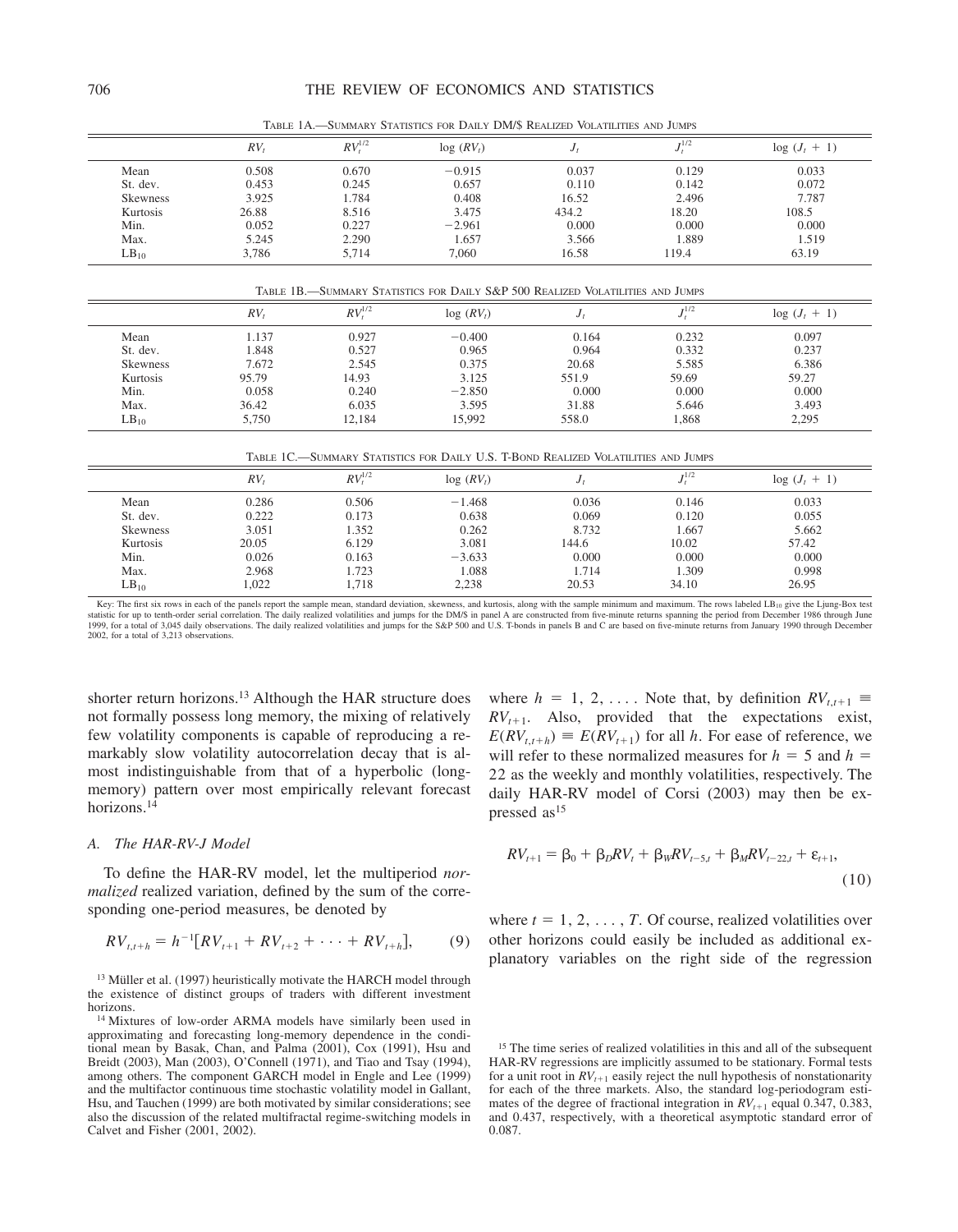equation, but the daily, weekly, and monthly measures employed here afford a natural economic interpretation.<sup>16</sup>

This HAR-RV model for one-day volatilities extends straightforwardly to longer horizons,  $RV_{t,t+h}$ . Moreover, given the separate nonparametric measurements of the jump component discussed above, the corresponding time series is readily included as an additional explanatory variable, resulting in the new HAR-RV-J model,

$$
RV_{t,t+h} = \beta_0 + \beta_D RV_t + \beta_W RV_{t-5,t} + \beta_M RV_{t-22,t} + \beta_J J_t + \varepsilon_{t,t+h}.
$$
 (11)

With observations every period and longer forecast horizons, or  $h > 1$ , the error term will generally be serially correlated up to (at least) order  $h - 1$ . This will not affect the consistency of the regression coefficient estimates, but the corresponding standard errors of the estimates obviously need to be adjusted. In the results discussed below, we rely on the Bartlett/Newey-West heteroskedasticity consistent covariance matrix estimator with 5, 10, and 44 lags for the daily  $(h = 1)$ , weekly  $(h = 5)$ , and monthly  $(h = 22)$  regression estimates, respectively.

Turning to the results reported in the first three columns in tables 2A–C, the estimates for  $\beta_D$ ,  $\beta_W$ , and  $\beta_M$  confirm the existence of highly persistent volatility dependence. Interestingly, the relative importance of the daily volatility component decreases from the daily to the weekly to the monthly regressions, whereas the monthly volatility component tends to be relatively more important for the longerrun monthly regressions. Importantly, the estimates of the jump component,  $\beta_{J}$ , are systematically negative across all models and markets, and with few exceptions, overwhelmingly significant.17 Thus, whereas the realized volatilities are generally highly persistent, the impact of the lagged realized volatility is significantly reduced by the jump component. For instance, for the daily DM/\$ realized volatility a unit increase in the daily realized volatility implies an average increase in the volatility on the following day of  $0.430 + 0.196/5 + 0.244/22 = 0.480$  for days where  $J_t =$ 0, whereas for days in which part of the realized volatility comes from the jump component the increase in the volatility on the following day is reduced by  $-0.486$  times the jump component. In other words, if the realized volatility is entirely attributable to jumps, it carries no predictive power for the following day's realized volatility. Similarly for the other two markets: the combined impact of a jump for forecasting the next day's realized volatility equals  $0.341 +$  $0.485/5 + 0.165/22 - 0.472 = -0.027$  and  $0.074 +$  $0.317/5 + 0.358/22 - 0.152 = -0.002$ , respectively.

Comparing the  $R^2$ 's of the HAR-RV-J models to the  $R^2$ 's of the "standard" HAR model reported in the last row, in which the jump component is absent and the realized volatilities on the right side but not the left side of equation (11) are replaced by the corresponding lagged squared daily, weekly, and monthly returns clearly highlights the added value of the high-frequency data. Although the coefficient estimates of the  $\beta_D$ ,  $\beta_W$ , and  $\beta_M$  coefficients in the "standard" HAR models (available upon request) generally align fairly closely with those of the HAR-RV-J models reported in the tables, the explained variation is systematically lower.18 Importantly, the gains afforded by the use of the high-frequency-based realized volatilities are not restricted to the daily and weekly horizons. In fact, the longer-run monthly forecasts result in the largest relative increases in the *R*2's, with those for the S&P 500 and T-bonds tripling for the HAR-RV-J models relative to those from the HAR models based on the coarser daily, weekly, and monthly squared returns. These large gains in forecast accuracy through the use of realized volatilities are, of course, entirely consistent with the earlier empirical evidence in ABDL (2003), Bollerslev and Wright (2001), and Martens (2002), among others, and further corroborated by the analytical results of Andersen, Bollerslev, and Meddahi (2004).

## *B. Nonlinear HAR-RV-J Models*

Practical use of volatility models and forecasts often involves standard deviations as opposed to variances. The second set of columns in tables 2A–C thus reports the parameter estimates and  $R^2$ 's of the corresponding HAR-RV-J model cast in standard deviation form,

$$
(RV_{t,t+h})^{1/2} = \beta_0 + \beta_D RV_t^{1/2} + \beta_W (RV_{t-5,t})^{1/2}
$$
  
+ 
$$
\beta_M (RV_{t-22,t})^{1/2} + \beta_J J_t^{1/2} + \varepsilon_{t,t+h}.
$$
 (12)

The qualitative features and ordering of the different parameter estimates are generally the same as for the variance formulation in equation (11). In particular, the estimates for  $\beta$ <sub>*J*</sub> are systematically negative. Similarly, the  $R^2$ 's indicate quite dramatic gains for the high-frequency-based HAR-RV-J model relative to the standard HAR model. The more robust volatility measurements provided by the standard deviations also result in higher *R*2's than for the variancebased models reported in the first three columns.19

As noted in table 1 above, the logarithmic daily realized volatilities are approximately unconditionally normally

<sup>16</sup> Related mixed data sampling, or MIDAS in the terminology of Ghysels, Santa-Clara, and Valkanov (2004), regressions have recently been estimated by Ghysels, Santa-Clara, and Valkanov (2006).

<sup>&</sup>lt;sup>17</sup> Note that nothing prevents the forecasts of the realized volatilities from the HAR-RV-J model with  $\beta_1 < 0$  from becoming negative. We did not find this to be a problem for any of our in-sample model estimates, however. A more complicated multiplicative error structure, along the lines of Engle (2002) and Engle and Gallo (2006), could be employed to ensure positivity of the conditional expectations.

<sup>&</sup>lt;sup>18</sup> Note that although the relative magnitudes of the  $R^2$ 's for a given volatility series are directly comparable across the two models, as discussed in Andersen, Bollerslev, and Meddahi (2005), the measurement errors in the left-hand-side realized volatility invariably result in a systematic downward bias in the reported  $R^2$ 's vis-à-vis the inherent predictability in the true latent quadratic variation process.

<sup>&</sup>lt;sup>19</sup> The  $R^2 = 0.431$  for the daily HAR-RV-J model for the DM/\$ realized volatility series in the fourth column in table 2A also exceeds the comparable in-sample one-day-ahead  $R^2 = 0.355$  for the long-memory VAR model reported in ABDL (2003).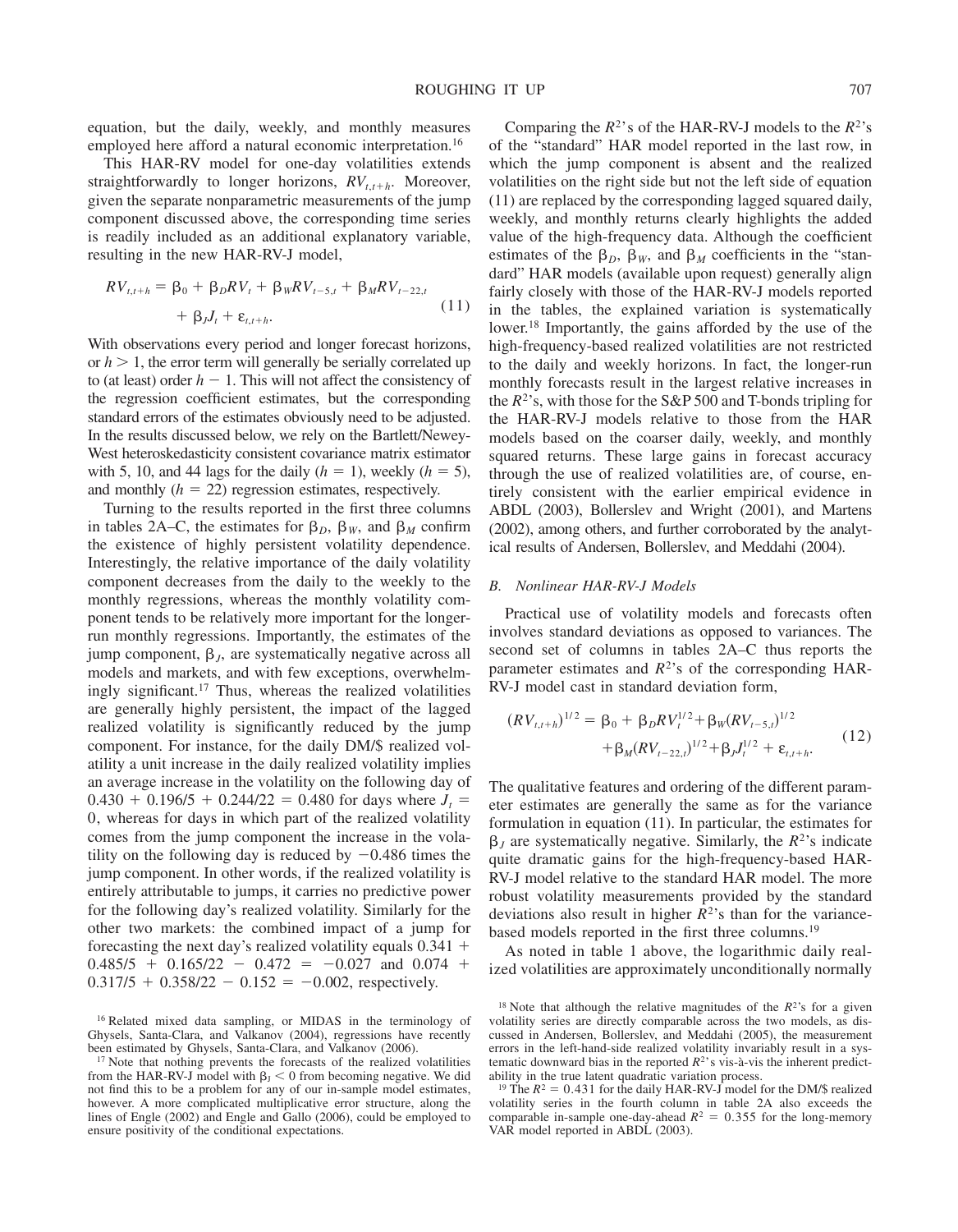| $RV_{t,t+h} = \beta_0 + \beta_D RV_t + \beta_W RV_{t-5,t} + \beta_M RV_{t-22,t} + \beta_J J_t + \varepsilon_{t,t+h}$<br>$(RV_{t,t+h})^{1/2} = \beta_0 + \beta_D RV_t^{1/2} + \beta_W (RV_{t-5,t})^{1/2} + \beta_M (RV_{t-22,t})^{1/2} + \beta_J J_t^{1/2} + \varepsilon_{t,t+h}$<br>$\log (RV_{t,t+h}) = \beta_0 + \beta_D \log (RV_t) + \beta_W \log (RV_{t-5,t}) + \beta_M \log (RV_{t-22,t}) + \beta_L \log (J_t + 1) + \epsilon_{t,t+h}$ |          |              |          |          |                      |          |          |                   |          |
|----------------------------------------------------------------------------------------------------------------------------------------------------------------------------------------------------------------------------------------------------------------------------------------------------------------------------------------------------------------------------------------------------------------------------------------------|----------|--------------|----------|----------|----------------------|----------|----------|-------------------|----------|
|                                                                                                                                                                                                                                                                                                                                                                                                                                              |          | $RV_{t,t+h}$ |          |          | $(RV_{t,t+h})^{1/2}$ |          |          | $log(RV_{t,t+h})$ |          |
| $\boldsymbol{h}$                                                                                                                                                                                                                                                                                                                                                                                                                             |          | 5            | 22       |          | 5                    | 22       |          | 5                 | 22       |
| $\beta_0$                                                                                                                                                                                                                                                                                                                                                                                                                                    | 0.083    | 0.132        | 0.231    | 0.096    | 0.159                | 0.293    | $-0.122$ | $-0.142$          | $-0.269$ |
|                                                                                                                                                                                                                                                                                                                                                                                                                                              | (0.015)  | (0.018)      | (0.025)  | (0.015)  | (0.021)              | (0.034)  | (0.021)  | (0.030)           | (0.048)  |
| $\beta_D$                                                                                                                                                                                                                                                                                                                                                                                                                                    | 0.430    | 0.222        | 0.110    | 0.392    | 0.216                | 0.124    | 0.408    | 0.252             | 0.162    |
|                                                                                                                                                                                                                                                                                                                                                                                                                                              | (0.043)  | (0.040)      | (0.022)  | (0.033)  | (0.028)              | (0.020)  | (0.030)  | (0.029)           | (0.027)  |
| $\beta_W$                                                                                                                                                                                                                                                                                                                                                                                                                                    | 0.196    | 0.216        | 0.218    | 0.248    | 0.264                | 0.243    | 0.271    | 0.265             | 0.221    |
|                                                                                                                                                                                                                                                                                                                                                                                                                                              | (0.063)  | (0.055)      | (0.043)  | (0.046)  | (0.050)              | (0.040)  | (0.042)  | (0.051)           | (0.039)  |
| $\beta_M$                                                                                                                                                                                                                                                                                                                                                                                                                                    | 0.244    | 0.323        | 0.225    | 0.223    | 0.296                | 0.219    | 0.212    | 0.284             | 0.226    |
|                                                                                                                                                                                                                                                                                                                                                                                                                                              | (0.061)  | (0.068)      | (0.062)  | (0.041)  | (0.056)              | (0.063)  | (0.036)  | (0.054)           | (0.065)  |
| $\beta_J$                                                                                                                                                                                                                                                                                                                                                                                                                                    | $-0.486$ | $-0.297$     | $-0.166$ | $-0.103$ | $-0.047$             | $-0.026$ | $-0.762$ | $-0.590$          | $-0.395$ |
|                                                                                                                                                                                                                                                                                                                                                                                                                                              | (0.096)  | (0.070)      | (0.056)  | (0.039)  | (0.031)              | (0.029)  | (0.161)  | (0.176)           | (0.178)  |
| $R^2_{HAR-RV-J}$                                                                                                                                                                                                                                                                                                                                                                                                                             | 0.364    | 0.417        | 0.353    | 0.431    | 0.472                | 0.386    | 0.476    | 0.502             | 0.407    |
| $R_{HAR}^2$                                                                                                                                                                                                                                                                                                                                                                                                                                  | 0.252    | 0.261        | 0.215    | 0.261    | 0.272                | 0.225    | 0.160    | 0.159             | 0.138    |

TABLE 2A.—DAILY, WEEKLY, AND MONTHLY DM/\$ HAR-RV-J REGRESSIONS

Key: The table reports the OLS estimates for daily  $(h = 1)$  and overlapping weekly  $(h = 5)$  and monthly  $(h = 22)$  HAR-RV-J volatility forecast regressions. The realized volatilities and jumps are constructed from five-minute allowing for serial correlation of up to order 5 ( $h = 1$ ), 10 ( $h = 5$ ), and 44 ( $h = 22$ ), respectively. The last two rows labeled  $R_{HaR,RV,J}^2$  and  $R_{HaR}^2$  are for the HAR-RV-J model and a "standard" HAR model with no jumps and with the realized volatilities on the right side of the regression replaced with the corresponding lagged daily, weekly, and monthly squared returns.

TABLE 2B.—DAILY, WEEKLY, AND MONTHLY S&P 500 HAR-RV-J REGRESSIONS

 $RV_{t,t+h} = \beta_0 + \beta_D RV_t + \beta_W RV_{t-5,t} + \beta_M RV_{t-22,t} + \beta_J J_t + \varepsilon_{t,t+h}$  $(RV_{t,t+h})^{1/2} = \beta_0 + \beta_D RV_t^{1/2} + \beta_W (RV_{t-5,t})^{1/2} + \beta_M (RV_{t-22,t})^{1/2} + \beta_J J_t^{1/2} + \epsilon_{t,t+h}$  $\log (RV_{t,t+h}) = \beta_0 + \beta_D \log (RV_t) + \beta_W \log (RV_{t-5,t}) + \beta_M \log (RV_{t-22,t}) + \beta_J \log (J_t + 1) + \varepsilon_{t,t+h}$ 

| $RV_{t,t+h}$     |          |          | $(RV_{t,t+h})^{1/2}$ |          |          | $log (RV_{t,t+h})$ |          |          |          |
|------------------|----------|----------|----------------------|----------|----------|--------------------|----------|----------|----------|
| $\boldsymbol{h}$ |          | 5        | 22                   |          |          | 22                 |          | 5        | 22       |
| $\beta_0$        | 0.088    | 0.186    | 0.387                | 0.060    | 0.102    | 0.205              | $-0.065$ | 0.001    | 0.022    |
|                  | (0.054)  | (0.066)  | (0.074)              | (0.020)  | (0.030)  | (0.038)            | (0.015)  | (0.019)  | (0.036)  |
| $\beta_D$        | 0.341    | 0.220    | 0.109                | 0.375    | 0.262    | 0.169              | 0.348    | 0.235    | 0.164    |
|                  | (0.094)  | (0.064)  | (0.040)              | (0.041)  | (0.038)  | (0.029)            | (0.028)  | (0.025)  | (0.024)  |
| $\beta_W$        | 0.485    | 0.430    | 0.287                | 0.354    | 0.395    | 0.291              | 0.329    | 0.363    | 0.260    |
|                  | (0.111)  | (0.097)  | (0.093)              | (0.064)  | (0.067)  | (0.071)            | (0.041)  | (0.050)  | (0.049)  |
| $\beta_M$        | 0.165    | 0.220    | 0.279                | 0.239    | 0.270    | 0.357              | 0.285    | 0.334    | 0.444    |
|                  | (0.067)  | (0.079)  | (0.088)              | (0.040)  | (0.058)  | (0.069)            | (0.031)  | (0.046)  | (0.054)  |
| $\beta_J$        | $-0.472$ | $-0.228$ | $-0.075$             | $-0.213$ | $-0.134$ | $-0.054$           | $-0.260$ | $-0.187$ | $-0.105$ |
|                  | (0.102)  | (0.078)  | (0.067)              | (0.051)  | (0.041)  | (0.046)            | (0.062)  | (0.064)  | (0.080)  |
| $R_{HAR-RV-J}^2$ | 0.415    | 0.569    | 0.474                | 0.604    | 0.697    | 0.634              | 0.693    | 0.761    | 0.727    |
| $R_{HAR}^{\neq}$ | 0.248    | 0.239    | 0.159                | 0.322    | 0.320    | 0.275              | 0.197    | 0.219    | 0.218    |

Key: The table reports the OLS estimates for daily  $(h = 1)$  and overlapping weekly  $(h = 5)$  and monthly  $(h = 22)$  HAR-RV-J volatility forceast regressions. The realized volatilities and jumps are constructed<br>from five-minute model with no jumps and with the realized volatilities on the right side of the regression replaced with the corresponding lagged daily, weekly, and monthly squared returns.

| TABLE 2C.—DAILY, WEEKLY, AND MONTHLY U.S. T-BOND HAR-RV-J REGRESSIONS |  |  |  |  |  |  |
|-----------------------------------------------------------------------|--|--|--|--|--|--|
|-----------------------------------------------------------------------|--|--|--|--|--|--|

|                                    |          |              | $(RV_{t,t+h})^{1/2} = \beta_0 + \beta_D RV_t^{1/2} + \beta_W (RV_{t-5,t})^{1/2} + \beta_M (RV_{t-22,t})^{1/2} + \beta_J J_t^{1/2} + \epsilon_{t,t+h}$ |          |                      | $RV_{t,t+h} = \beta_0 + \beta_D RV_t + \beta_W RV_{t-5,t} + \beta_M RV_{t-22,t} + \beta_J J_t + \varepsilon_{t,t+h}$ |          | $\log (RV_{t,t+h}) = \beta_0 + \beta_D \log (RV_t) + \beta_W \log (RV_{t-5,t}) + \beta_M \log (RV_{t-22,t}) + \beta_L \log (J_t + 1) + \epsilon_{t,t+h}$                                                           |          |
|------------------------------------|----------|--------------|-------------------------------------------------------------------------------------------------------------------------------------------------------|----------|----------------------|----------------------------------------------------------------------------------------------------------------------|----------|--------------------------------------------------------------------------------------------------------------------------------------------------------------------------------------------------------------------|----------|
|                                    |          | $RV_{t,t+h}$ |                                                                                                                                                       |          | $(RV_{t,t+h})^{1/2}$ |                                                                                                                      |          | $log(RV_{t,t+h})$                                                                                                                                                                                                  |          |
| $\boldsymbol{h}$                   |          | 5            | 22                                                                                                                                                    |          | 5                    | 22                                                                                                                   |          | 5                                                                                                                                                                                                                  | 22       |
| $\beta_0$                          | 0.077    | 0.088        | 0.126                                                                                                                                                 | 0.118    | 0.152                | 0.222                                                                                                                | $-0.353$ | $-0.323$                                                                                                                                                                                                           | $-0.473$ |
|                                    | (0.012)  | (0.013)      | (0.017)                                                                                                                                               | (0.017)  | (0.021)              | (0.031)                                                                                                              | (0.044)  | (0.051)                                                                                                                                                                                                            | (0.080)  |
| $\beta_D$                          | 0.074    | 0.084        | 0.044                                                                                                                                                 | 0.066    | 0.082                | 0.044                                                                                                                | 0.104    | 0.100                                                                                                                                                                                                              | 0.063    |
|                                    | (0.031)  | (0.016)      | (0.011)                                                                                                                                               | (0.026)  | (0.014)              | (0.009)                                                                                                              | (0.024)  | (0.015)                                                                                                                                                                                                            | (0.012)  |
| $\beta_W$                          | 0.317    | 0.217        | 0.160                                                                                                                                                 | 0.319    | 0.215                | 0.162                                                                                                                | 0.324    | 0.206                                                                                                                                                                                                              | 0.154    |
|                                    | (0.050)  | (0.043)      | (0.040)                                                                                                                                               | (0.045)  | (0.039)              | (0.036)                                                                                                              | (0.043)  | (0.039)                                                                                                                                                                                                            | (0.032)  |
| $\beta_M$                          | 0.358    | 0.416        | 0.373                                                                                                                                                 | 0.369    | 0.429                | 0.388                                                                                                                | 0.379    | 0.440                                                                                                                                                                                                              | 0.395    |
|                                    | (0.056)  | (0.055)      | (0.070)                                                                                                                                               | (0.046)  | (0.051)              | (0.068)                                                                                                              | (0.046)  | (0.053)                                                                                                                                                                                                            | (0.070)  |
| $\beta_J$                          | $-0.152$ | $-0.202$     | $-0.140$                                                                                                                                              | $-0.047$ | $-0.062$             | $-0.042$                                                                                                             | $-0.869$ | $-0.693$                                                                                                                                                                                                           | $-0.545$ |
|                                    | (0.099)  | (0.042)      | (0.034)                                                                                                                                               | (0.032)  | (0.018)              | (0.015)                                                                                                              | (0.240)  | (0.129)                                                                                                                                                                                                            | (0.123)  |
| $R^2_{H\!A\!R\text{-}RV\text{-}J}$ | 0.130    | 0.308        | 0.340                                                                                                                                                 | 0.171    | 0.332                | 0.360                                                                                                                | 0.200    | 0.351                                                                                                                                                                                                              | 0.379    |
| $R^2_{HAR}$                        | 0.067    | 0.128        | 0.105                                                                                                                                                 | 0.072    | 0.117                | 0.093                                                                                                                | 0.025    | 0.042                                                                                                                                                                                                              | 0.035    |
|                                    |          |              |                                                                                                                                                       |          |                      |                                                                                                                      |          | Key: The table reports the OLS estimates for daily $(h = 1)$ and overlanning weekly $(h = 5)$ and monthly $(h = 22)$ HAR-RV-I volatility forecast regressions. The realized volatilities and jumps are constructed |          |

Key: The table reports the OLS estimates for daily  $(h = 1)$  and overlapping weekly  $(h = 5)$  and monthly  $(h = 22)$  HAR-RV-J volatility forceast regressions. The realized volatilities and jumps are constructed<br>from five-minute model with no jumps and with the realized volatilities on the right side of the regression replaced with the corresponding lagged daily, weekly, and monthly squared returns.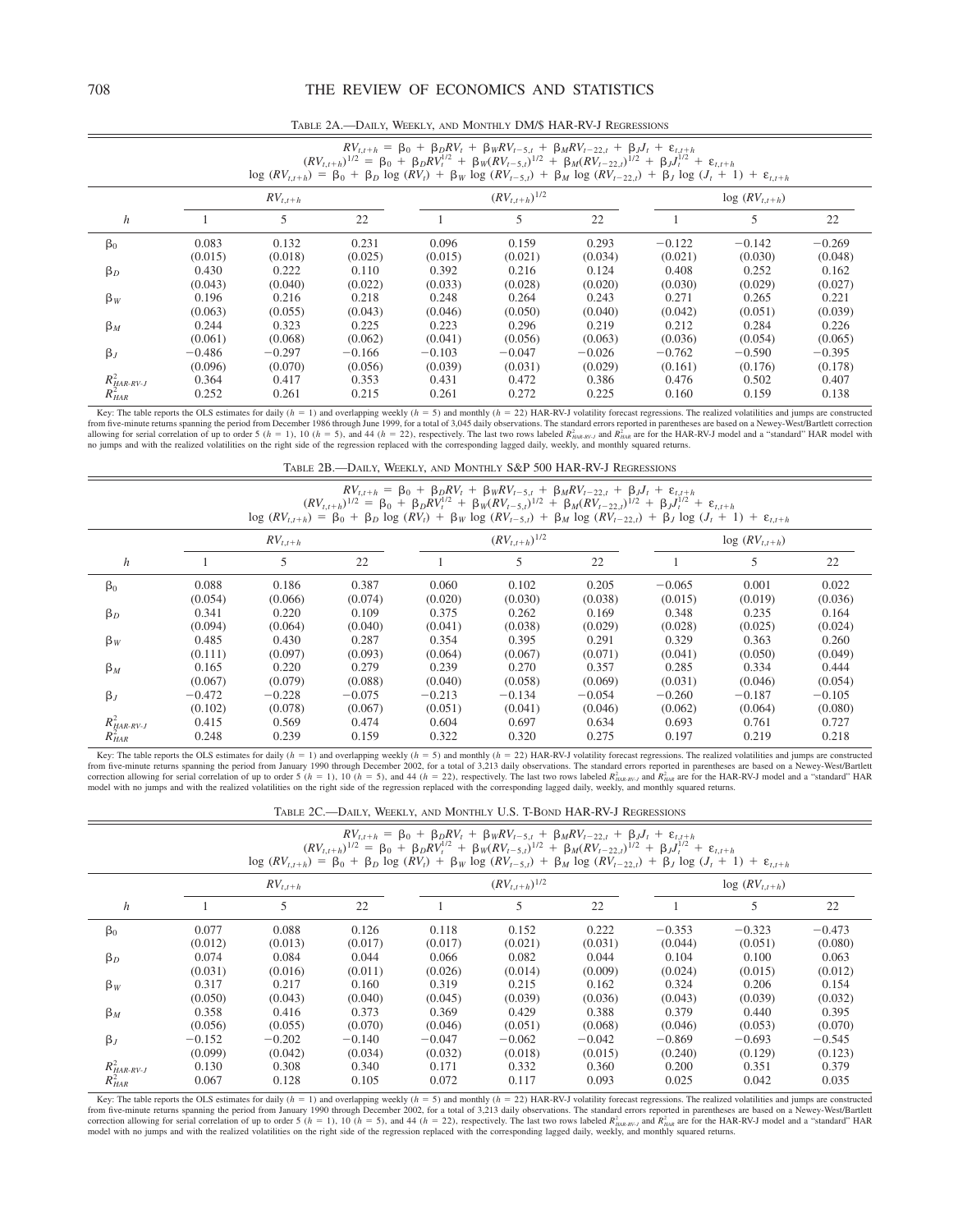distributed for each of the three markets. This empirical regularity motivated ABDL (2003) to model the logarithmic realized volatilities, in turn allowing for the use of standard normal distribution theory and related mixture models.20 Guided by this same idea, we report in the last three columns of tables 2A–C the estimates of the logarithmic HAR-RV-J model,

$$
\log (RV_{t,t+h}) = \beta_0 + \beta_D \log (RV_t) + \beta_W \log (RV_{t,t-5}) + \beta_M \log (RV_{t,t-22}) + \beta_J \log (J_t + 1) + \varepsilon_{t,t+h}.
$$
 (13)

The estimates are again directly in line with those of the HAR-RV-J models for  $RV_{t,t+h}$  and  $(RV_{t,t+h})^{1/2}$  discussed earlier. In particular, the  $\beta_D$  coefficients are generally the largest in the daily models, the  $\beta_W$ 's are the most important in the weekly models, and the  $\beta_M$ 's in the monthly models. At the same time, the negative estimates of the  $\beta$ <sub>J</sub> coefficients temper the persistency in the forecasts, suggesting that jumps in the price processes tend to be associated with short-lived bursts in volatility.

# **V. Shrinkage Estimation and Microstructure Noise Correction**

The empirical results discussed thus far rely on the simple nonparametric jump estimates defined by the difference between the realized volatility and the bipower variation. As discussed in section II, the theoretical justification for those measurements is based on the notion of increasingly finer sampled returns, or  $\Delta \rightarrow 0$ . Of course, any practical implementation with a fixed sampling frequency, or  $\Delta > 0$ , is invariably subject to measurement error. The nonnegativity truncation in equation (8) alleviates part of this finitesample problem by eliminating theoretically infeasible negative estimates for the squared jumps. However, the resulting  $J_t^{1/2}$  series depicted in figures 1A–C arguably also exhibit an unreasonably large number of nonzero small positive values. It may be desirable to treat these small jumps as measurement errors, or part of the continuous sample path variation process, associating only large values of  $RV<sub>t</sub>(\Delta) - BV<sub>t</sub>(\Delta)$  with the jump component. The next subsection provides a theoretical framework for doing so.

## *A. Asymptotic Distribution Theory*

The distributional results developed in Barndorff-Nielsen and Shephard (2004a, 2006) and extended in BarndorffNielsen, Graversen, Jacod, et al. (2006) imply that, under sufficient regularity, frictionless market conditions and in the absence of jumps in the price path,

$$
\Delta^{-1/2} \frac{RV_{t+1}(\Delta) - BV_{t+1}(\Delta)}{\left[ (\mu_1^{-4} + 2\mu_1^{-2} - 5) \int_t^{t+1} \sigma^4(s)ds \right]^{1/2}} \Rightarrow N(0, 1),
$$
\n(14)

for  $\Delta \rightarrow 0$ . Hence, an abnormally large value of this standardized difference between  $RV_{t+1}(\Delta)$  and  $BV_{t+1}(\Delta)$  is naturally interpreted as evidence in favor of a "significant" jump over the  $[t, t + 1]$  time interval. Of course, the *integrated quarticity* that appears in the denominator needs to be estimated in order to actually implement this statistic. In parallel to the arguments underlying the robust estimation of the integrated volatility by the realized bipower variation, it is possible to show that even in the presence of jumps, the integrated quarticity may be consistently estimated by the normalized sum of the product of  $n \geq 3$  adjacent absolute returns raised to the power of 4/*n*. In particular, on defining the standardized *realized tripower quarticity* measure,

$$
TQ_{t+1}(\Delta)
$$

$$
\equiv \Delta^{-1} \mu_{4/3}^{-3} \sum_{j=3}^{1/\Delta} |r_{t+j \cdot \Delta,\Delta}|^{4/3} |r_{t+(j-1)\cdot \Delta,\Delta}|^{4/3} |r_{t+(j-2)\cdot \Delta,\Delta}|^{4/3}, \tag{15}
$$

where  $\mu_{4/3} = 2^{2/3} \cdot \Gamma(7/6) \cdot \Gamma(\frac{1}{2})^{-1} = E(|Z|^{4/3})$ . It follows that for  $\Delta \rightarrow 0$ ,

$$
TQ_{t+1}(\Delta) \Rightarrow \int_{t}^{t+1} \sigma^{4}(s)ds.
$$
 (16)

Combining the results in equations  $(14)$ – $(16)$ , the "significant" jumps may therefore be identified by comparing realizations of the feasible test statistics,<sup>21</sup>

<sup>21</sup> Similar results were obtained by using the robust *realized quad-power quarticity* measure advocated in Barndorff-Nielsen and Shephard (2004a, 2006),

$$
QQ_{t+1}(\Delta) = \Delta^{-1} \mu_1^{-4} \sum_{j=4}^{1/\Delta} |r_{t+j} \cdot \Delta \Delta}| |r_{t+(j-1)} \cdot \Delta \Delta}|r_{t+(j-2)} \cdot \Delta \Delta}|r_{t+(j-3)} \cdot \Delta \Delta}|.
$$

 $1/\Lambda$ 

Note, however, that the realized quarticity,

$$
RQ_{t+1}(\Delta) \equiv RPV_{t+1}(\Delta, 4) \equiv \Delta^{-1} \mu_4^{-1} \sum_{j=1}^{1/\Delta} r_{t+j}^4 \Delta \Delta,
$$

used in estimating the integrated quarticity by Barndorff-Nielsen and Shephard (2002a) and Andersen, Bollerslev, and Meddahi (2005) is not consistent in the presence of jumps, which in turn would result in a complete loss of power for the corresponding test statistic obtained by replacing  $TQ_{t+1}(\Delta)$  in equation (17) with  $RQ_{t+1}(\Delta)$ .

<sup>&</sup>lt;sup>20</sup> This same transformation has subsequently been used for other markets by Deo, Hurvich, and Lu (2006), Koopman, Jungbacker, and Hol (2005), and Martens, van Dijk, and de Pooter (2004) among others. Of course, the log-normal distribution isn't closed under temporal aggregation. Thus, if the daily logarithmic realized volatilities are normally distributed, the weekly and monthly volatilities can not also be lognormally distributed. However, as argued by Barndorff-Nielsen and Shephard (2002a) and Forsberg and Bollerslev (2002), the log-normal volatility distributions may be closely approximated by Inverse Gaussian distributions, which are formally closed under temporal aggregation.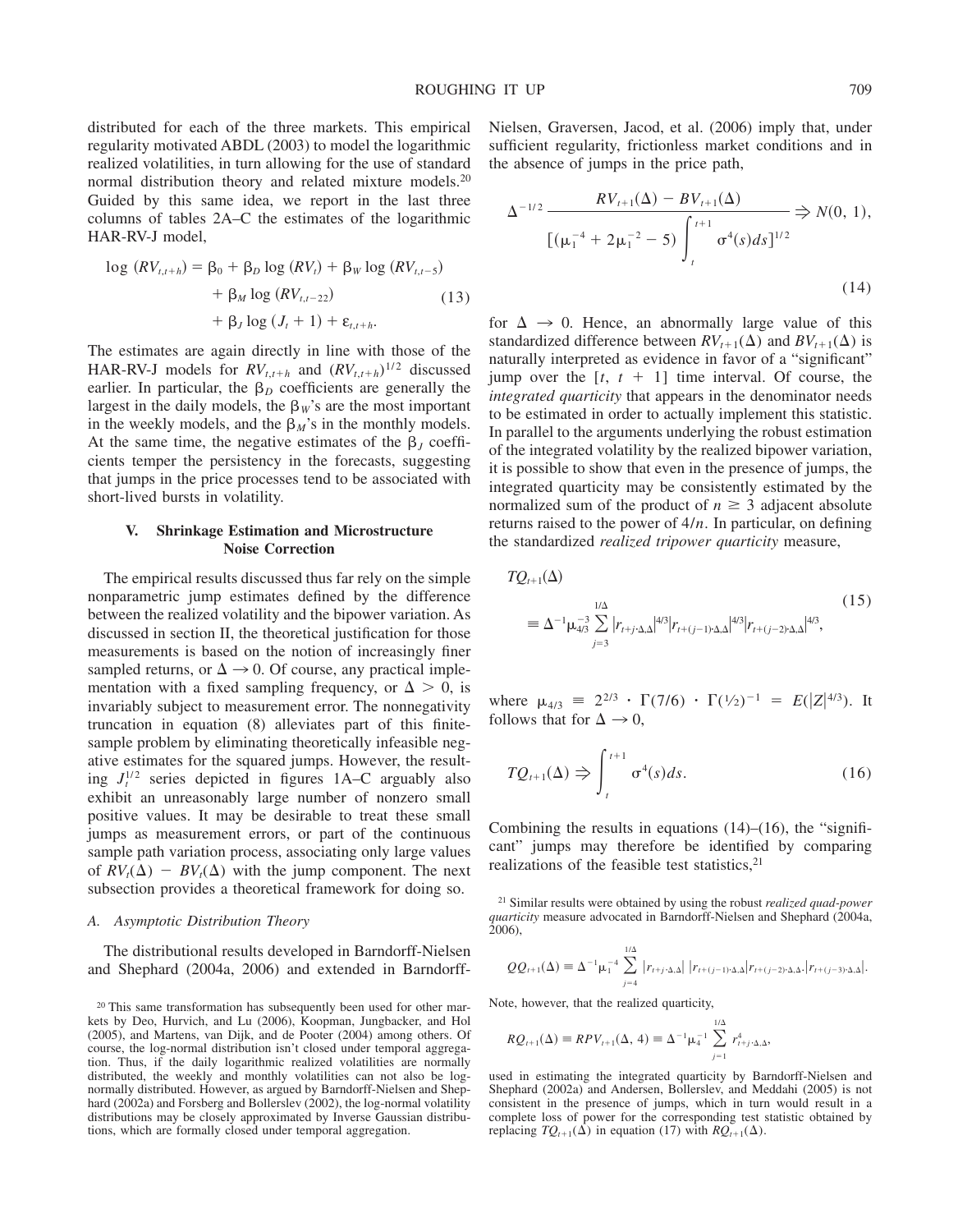$$
W_{t+1}(\Delta) = \Delta^{-1/2} \frac{RV_{t+1}(\Delta) - BV_{t+1}(\Delta)}{\left[ (\mu_1^{-4} + 2\mu_1^{-2} - 5)TQ_{t+1}(\Delta) \right]^{1/2}},\tag{17}
$$

to a standard normal distribution.

The extensive simulation-based evidence for specific parametric continuous time diffusions reported in Huang and Tauchen (2005) suggests that the  $W_{t+1}(\Delta)$  statistic defined in equation (17) tends to over-reject the null hypothesis of no jumps for large critical values. At the same time, following the approach advocated by Barndorff-Nielsen and Shephard (2004b), different variance stabilizing transforms for the joint asymptotic distribution of the realized volatility and bipower variation measures generally produce test statistics with improved finite-sample performance. In particular, on applying the delta rule to the joint bivariate distribution, Huang and Tauchen (2005) find that the ratio-statistic,

$$
Z_{t+1}(\Delta) = \Delta^{-1/2}
$$
  
 
$$
\times \frac{[RV_{t+1}(\Delta) - BV_{t+1}(\Delta)]RV_{t+1}(\Delta)^{-1}}{[(\mu_1^{-4} + 2\mu_1^{-2} - 5) \max\{1, TQ_{t+1}(\Delta)BV_{t+1}(\Delta)^{-2}\}]^{1/2}},
$$
(18)

where the max adjustment follows by a Jensen's inequality argument as in Barndorff-Nielsen and Shephard (2004b), is very closely approximated by a standard normal distribution throughout its entire support in samples of the size relevant here.22 Moreover, they find that the ratio-statistic in equation (18) also has reasonable power against several empirically realistic calibrated stochastic volatility jump diffusion models.

Hence we naturally identify the "significant" jumps by the realizations of  $Z_{t+1}(\Delta)$  in excess of some critical value, say  $\Phi_{\alpha}$ ,

$$
J_{t+1,\alpha}(\Delta) \equiv I[Z_{t+1}(\Delta) > \Phi_{\alpha}] \cdot [RV_{t+1}(\Delta)
$$
  
-
$$
BV_{t+1}(\Delta)],
$$
 (19)

where  $I[\cdot]$  denotes the indicator function.<sup>23</sup> To ensure that the estimated continuous sample path component variation and jump variation sum to the total realized variation, we estimate the former component as the residual,

$$
C_{t+1,\alpha}(\Delta) \equiv I[Z_{t+1}(\Delta) \le \Phi_{\alpha}] \cdot RV_{t+1}(\Delta)
$$
\n
$$
+ I[Z_{t+1}(\Delta) > \Phi_{\alpha}] \cdot BV_{t+1}(\Delta).
$$
\n(20)

<sup>22</sup> In an earlier version of this paper, we relied on the log-based statistic,

$$
U_{t+1}(\Delta) = \Delta^{-1/2} \frac{\log (RV_{t+1}(\Delta)) - \log (BV_{t+1}(\Delta))}{[(\mu_1^{-4} + 2\mu_1^{-2} - 5)TQ_{t+1}(\Delta)BV_{t+1}(\Delta)^{-2}]^{1/2}},
$$

which produced qualitatively very similar results.

Note that for  $\Phi_{\alpha} > 0$ , the definitions in equations (19) and (20) automatically guarantee that both  $J_{t+1,\alpha}(\Delta)$  and  $C_{t+1,\alpha}(\Delta)$  are positive.<sup>24</sup> Of course, the nonnegativity truncation imposed in equation (8) underlying the empirical jump measurements employed in the preceding two sections corresponds directly to  $\alpha = 0.5$ , or  $J_{t,0.5}$ .

## *B. Market Microstructure Noise*

As already discussed in section IIIA, a host of practical market microstructure frictions, including the use of discrete price grid points and bid-ask spreads, invariably renders fictitious the assumption of a continuously observed logarithmic price process following a semimartigale. Hence, following Aït-Sahalia, Mykland, and Zhang (2005), Bandi and Russell (2006), and Zhang, Mykland, and Aït-Sahalia (2005), among others, assume that the observed price process is "contaminated" by a market microstructure noise component, say  $p(t) = p^*(t) + v(t)$ , where  $p^*(t)$  refers to the true (latent) semimartingale logarithmic price process that would obtain in the absence of any frictions, while  $v(t)$ denotes an i.i.d. white-noise component.25 The discretely sampled  $\Delta$ -period observed returns,

$$
r_{t,\Delta} \equiv p^*(t) - p^*(t - \Delta) + v(t) - v(t - \Delta)
$$
 (21)  

$$
\equiv r_{t,\Delta}^* + \eta_{t,\Delta},
$$

then equal the true (latent) returns plus the first-order moving-average process,  $\eta_{t,\Delta}$ . Assuming that the variance of  $v(t)$  does not depend upon  $\Delta$ , the noise term will eventually (for  $\Delta \rightarrow 0$ ) dominate the contribution to the overall realized variation in equation (3) coming from the squared true (latent) high-frequency returns, formally rendering  $RV_{t+1}(\Delta)$  inconsistent as a measure of the quadratic variation of  $p^*(t)$ . In practice, the impact of the market microstructure noise is most easily controlled through the choice of  $\Delta$ . Our choice of a five-minute sampling frequency for the very active markets analyzed here is motivated by this bias-variance tradeoff, as the bias in the realized variation measure in equation (3) appears to largely vanish at this frequency.

By analogous arguments, the noise term will generally result in an upward bias in the new bipower variation measure in equation (5) for  $\Delta$  "too small," as  $E(|r_{t,\Delta}^*|)$  <  $E(|r_{t,\Delta}^* + \eta_{t,\Delta}|)$ . The first-order serial correlation in  $\eta_{t,\Delta}$ further implies that any two adjacent observed returns, say  $r_{t+j}$ ,  $\Delta$  and  $r_{t+(j-1)}$ ,  $\Delta$ , will be serially correlated. In comparison to the realized variation measure based on the sum

<sup>&</sup>lt;sup>23</sup> As noted in personal communication with Neil Shephard, this may alternatively be interpreted as a shrinkage estimator for the jump component.

<sup>&</sup>lt;sup>24</sup> It is possible that, by specifying  $\alpha(\Delta) \rightarrow 1$  as an explicit function of  $\Delta \rightarrow 0$ , this approach may formally be shown to result in period-by-period consistent (as  $\Delta \rightarrow 0$ ) estimates of the jump component. Of course, data limitations restrict the sampling frequency ( $\Delta > 0$ ), rendering such a result of limited practical use.

<sup>&</sup>lt;sup>25</sup> More complicated non-i.i.d. market microstructure noise components have been analyzed in the realized volatility setting by Bandi and Russell (2004) and Hansen and Lunde (2006), among others.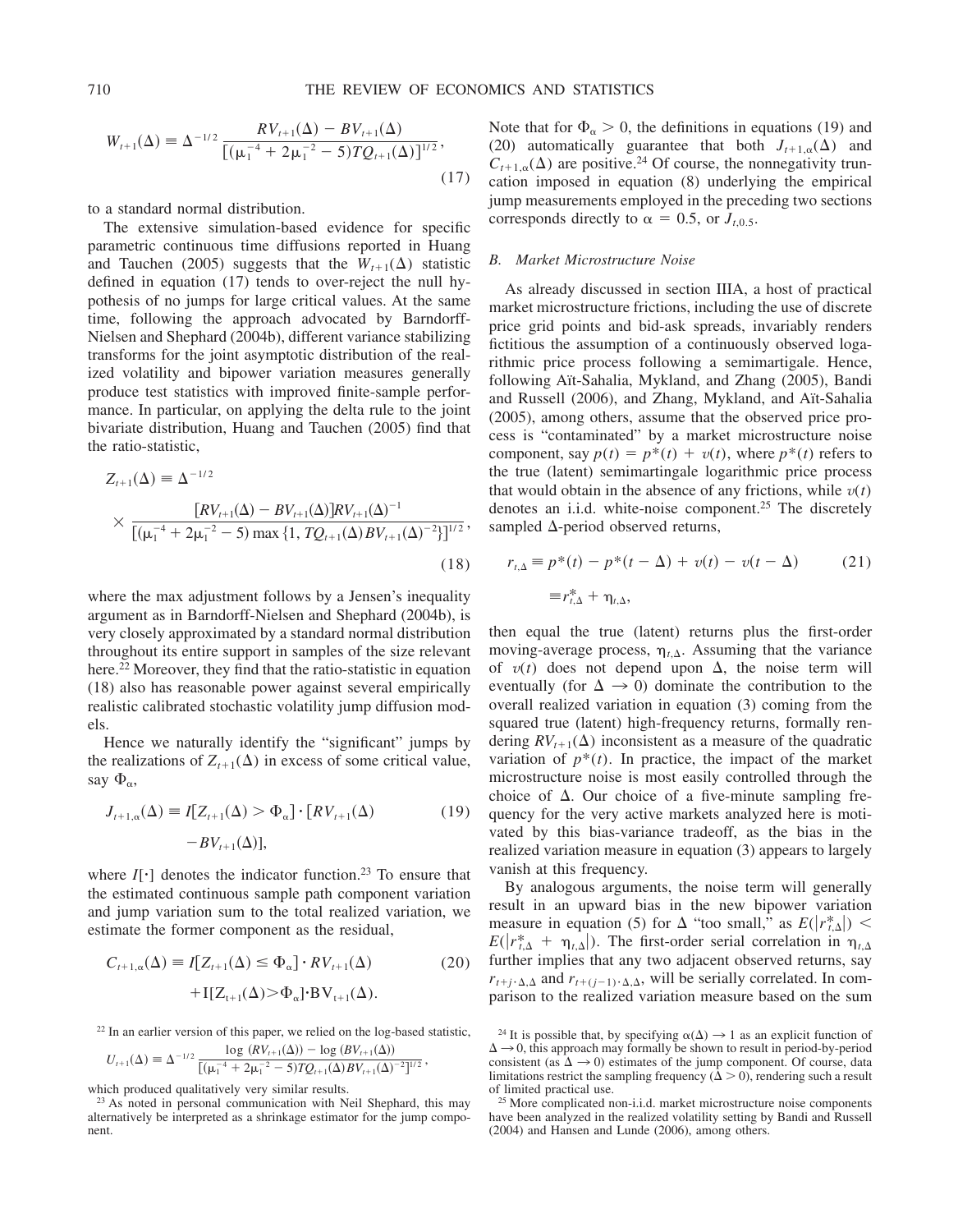of the squared high-frequency returns, this spuriously induced first-order serial correlation will therefore result in an additional source of bias in the  $BV_{t+1}(\Delta)$  measure. Of course, similar arguments apply to the tripower quarticity measure in equation (15). As discussed at length in Huang and Tauchen (2005), this in turn implies that in the presence of market microstructure noise, the jump test statistics discussed in the previous section will generally be biased *against* finding jumps. In particular, it is possible to show that in the absence of jumps,  $\lim_{\Delta \to \infty} [RV_{t+1}(\Delta)]$  $BV_{t+1}(\Delta)$  =  $\kappa$  < 0, so that the  $W_{t+1}(\Delta)$  test statistic defined in equation (17) will be negatively biased. Although comparable analytical results are not available for the ratiostatistic in equation (18), the numerical calculations and extensive simulation evidence reported in Huang and Tauchen (2005) confirm that for small values of  $\Delta$ , the test tends to be undersized, and this tendency to under-reject further deteriorates with the magnitude of the variance of the  $v(t)$  noise component.

The spurious serial correlation in the observed returns defined in equation (21) is, however, readily broken through the use of staggered, or skip-one, returns. Specifically, replacing the sum of the absolute adjacent returns in equation (5) with the corresponding staggered absolute returns, a modified realized bipower variation measure may be defined by

$$
BV_{1,t+1}(\Delta)
$$
  
\n
$$
\equiv \mu_1^{-2} (1 - 2\Delta)^{-1} \sum_{j=3}^{1/\Delta} |r_{t+j} \cdot \Delta, \Delta| |r_{t+(j-2)} \cdot \Delta, \Delta|,
$$
\n(22)

where the normalization factor in front of the sum reflects the loss of two observations due to the staggering. Of course, higher-order serial dependence could be broken in an analogous fashion by further increasing the lag length. Similarly, the integrated quarticity may alternatively be estimated by the staggered realized tripower quarticity,

$$
TQ_{1,t+1}(\Delta) = \Delta^{-1} \mu_{4/3}^{-3} (1 - 4\Delta)^{-1}
$$
  

$$
\sum_{j=5}^{1/\Delta} |r_{t+j} \Delta \Delta|^{4/3} |r_{t+(j-2)} \Delta \Delta|^{4/3} |r_{t+(j-4)} \Delta \Delta|^{4/3}.
$$
 (23)

Importantly, as shown by Barndorff-Nielsen and Shephard (2004a), in the absence of the noise component, these staggered realized variation measures remain consistent for the corresponding integrated variation measures. Consequently, the asymptotic distribution of the test statistic obtained by replacing  $BV_{t+1}(\Delta)$  and  $TQ_{t+1}(\Delta)$  in equation (18) with their staggered counterparts,  $BV_{1,t+1}(\Delta)$  and  $TQ_{1,t+1}(\Delta)$ , respectively, say  $Z_{1,t+1}(\Delta)$ , will also be asymptotically (for  $\Delta \rightarrow 0$ ) standard normally distributed. However, following the discussion above, the staggering should help alleviate the confounding influences of the market microstructure noise, resulting in empirically more accurate finite-sample approximations. This conjecture is indeed confirmed by the comprehensive simulation results reported in Huang and Tauchen (2005), which show that the ratiostatistic calculated with the staggered realized bipower and tripower variation measures performs admirably for a wide range of market microstructure contaminants.26

Hence, in the empirical results reported below we rely on the  $J_{t,\alpha}(\Delta)$  and  $C_{t,\alpha}(\Delta)$  measures previously defined in equations (19) and (20) calculated on the basis of the staggered  $Z_{1,t}(\Delta)$  statistic. To facilitate the notation, we will again omit the explicit reference to the sampling frequency,  $\Delta$ , simply referring to the jump and continuous sample path variability measures calculated from the five-minute returns as  $J_{t,\alpha}$  and  $C_{t,\alpha}$ , respectively. Subsequently, we shall summarize various features of these jump measurements for values of  $\alpha$  ranging from 0.5 to 0.9999, or  $\Phi_{\alpha}$  ranging from 0.0 to 3.719.

<sup>26</sup> Quoting from the conclusion of Huang and Tauchen (2005): "The Monte Carlo evidence suggests that, under the arguable realistic scenarios considered here, the recently developed tests for jumps perform impressively and are not easily fooled."

FIGURE 2.—INTRADAY PRICE MOVEMENTS



Key: The figure graphs the five-minute intraday price increments for days with large jump statistics  $Z_{1,t}(\Delta)$  (left-side panels), and days with large daily price moves but numerically small jump statistics (right-side panels).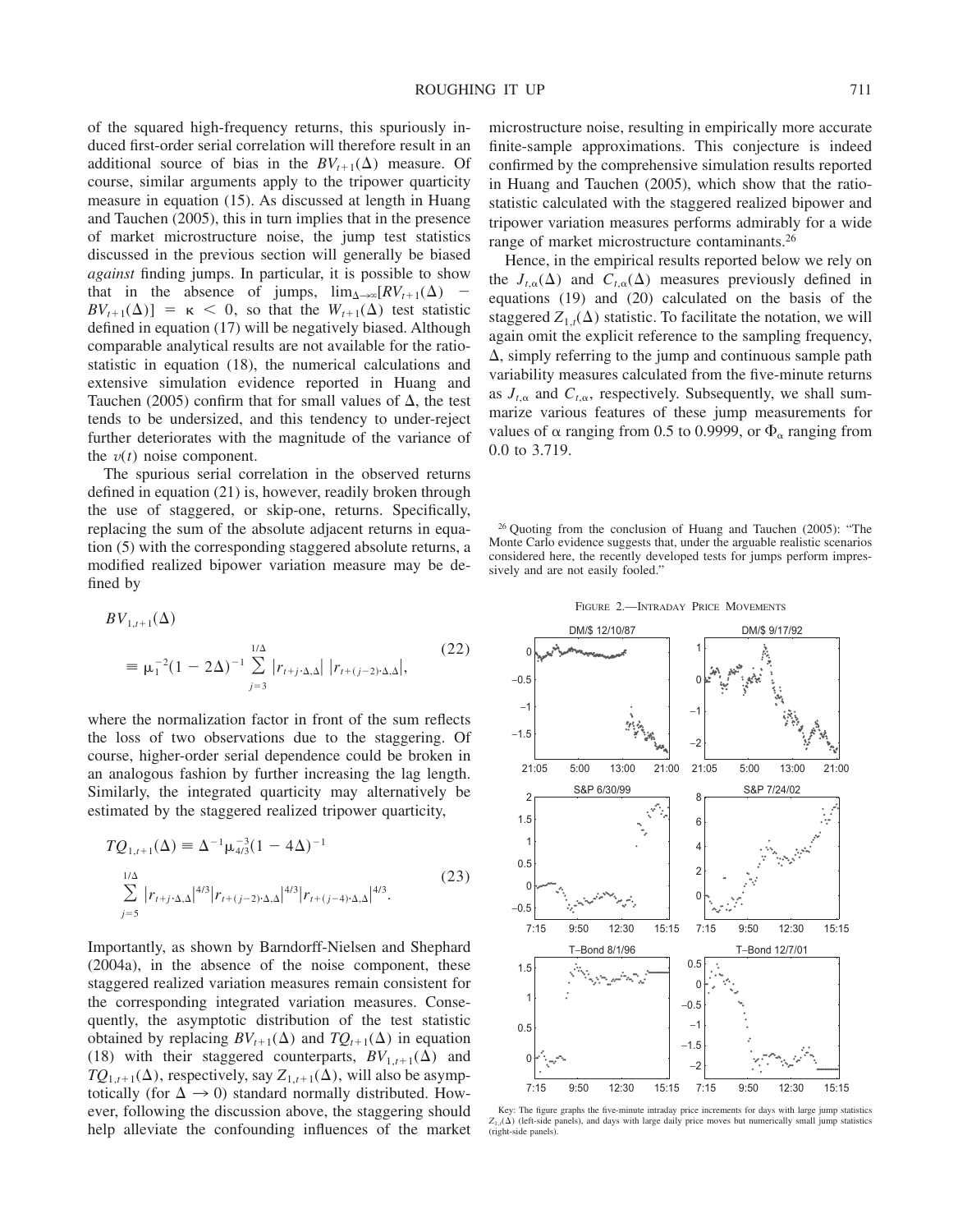#### *C. Jump Measurements and Macroeconomic News*

Before summarizing the full-sample time series evidence, it is instructive to look at a few specific days to illustrate the working of the jump statistic. To this end, figure 2 displays the five-minute increments in the logarithmic prices for a highly significant jump day and a day with a large continuous price move for each of the three markets. For ease of comparison, the logarithmic price has been normalized to zero at the beginning of each day, so that a unit increment corresponds to a 1% return in all of the graphs.

The first panel shows the movements in the DM/\$ exchange rate on December 10, 1987. The  $Z_{1,t}$  statistics for this day equals 10.315, thus indicating a highly significant jump. The timing of the jump, as evidenced by the apparent discontinuity at 13:30 GMT, corresponds exactly to the 8:30 EST release of the U.S. trade deficit for the month of October.27 Quoting from the *Wall Street Journal*: "The trade gap swelled to a record \$17.63 billion in October, sending the dollar and bonds plunging." The second panel in the first row depicts a similar large daily decline in the value of the dollar on September 17, 1992. In fact, this is the day in the entire sample with the highest value of  $BV_{1,t} = 4.037$ . At the same time, the  $Z_{1,t}$  statistic for this day equals  $-0.326$ , and thus in spite of the overall large daily move, does not signify any jump(s). This particular day succeeds the day following the temporary withdrawal of the British pound from the European Monetary System, and it has previously been highlighted in the study by Barndorff-Nielsen and Shephard (2006). Again, quoting from the *Wall Street Journal*: "The dollar and the pound each sank more than 2% against the mark as nervousness persisted in the currency market." Of course, without the benefit of the intraday high-frequency data, the day-to-day price moves in the first two panels would look almost identical.

Turning to the second row in the figure, the first panel shows the five-minute movements in the S&P 500 on June 30, 1999. As suggested by visual inspection of the plot, the  $Z_{1,t}$  = 7.659 statistic is again highly significant. Moreover, the apparent timing of the jump at 13:15 CST, or 14:15 EST, corresponds exactly to the time of the 1/4% increase in the Fed funds rate on that day. That rate hike was accompanied by a statement by the Fed that it "might not raise rates again in the near term due to conflicting forces in the economy," which apparently was viewed as a positive sign by the market. In contrast, on July 24, 2002, as depicted in the panel on the right,  $Z_{1,t} = -0.704$ , while  $BV_{1,t}$  achieves its maximum value of 29.247. The abnormally large daily return of 7.157 is also the largest over the whole sample. Yet, this "rough" daily move is made up of the sum of many "smooth" intraday price moves, with no apparent jump(s) in the process. Interestingly, the NYSE also saw a record trading volume of 2.77 billion shares on that day.

The last row in the figure refers to the T-bond market. The apparent timing of the highly significant jump,  $Z_{1,t}$  = 6.877, on August 1, 1996, corresponds directly to the release of the National Association of Purchasing Managers (NAPM) index at 9:00 CST, or 10:00 EST.28 In contrast, the second T-bond panel for December 7, 2001, again depicts a large daily, but generally "smooth" intraday, price move. Interestingly, most of the movements occurred in the morning following news of higher than expected joblessness. While this did not result in an immediate jump in the T-bond price, it reassured most economists that the Fed would cut its rate at the next board meeting the following business day, which in fact it did. According to the *Wall Street Journal*: "Economists said the jobs report removed any lingering doubts that the Federal Reserve will reduce interest rates for the 11th time in the past 12 months when it meets tomorrow."

The direct association of the highly significant jump days in figure 2 with readily identifiable macroeconomic news affirms earlier case studies for the DM/\$ foreign exchange market in Barndorff-Nielsen and Shephard (2006) and is directly in line with the aforementioned evidence in Andersen, Bollerslev, Diebold, and Vega (2003, 2005), among others, documenting significant intradaily price moves in response to a host of macroeconomic news announcements. Similarly, Johannes (2004) readily associates the majority of the estimated jumps in a parametric jumpdiffusion model for daily interest rates with specific macroeconomic news events. At the same time, informal inspection suggests that not all of the jump days identified by large values of the nonparametric high-frequency  $Z_{1,t}$  statistic are as easily linked to specific "news" arrivals. Indeed, it would be interesting, but beyond the scope of the present paper, to attempt a more systematic characterization of the types of events that cause the different markets to jump. Instead, we turn to a discussion of various summary statistics related to the time series of significant jumps employed in our subsequent volatility forecasting models.29

#### *D. Jump Dynamics*

To begin, the first row in tables 3A–C reports the proportion of days with significant jumps for each of the three

<sup>&</sup>lt;sup>27</sup> The systematic news announcement analysis in Andersen, Bollerslev, Diebold, and Vega (2003, 2005) also points to the U.S. trade balance as one of the most important regularly scheduled macroeconomic news releases for the foreign exchange market.

<sup>28</sup> The results in Andersen, Bollerslev, Diebold, and Vega (2005) again indicate that, for the T-bond market, news about the NAPM index results in the overall highest five-minute return regression  $R^2$  among all of the regularly scheduled macroeconomic announcements.

Obviously, it is literally impossible to obtain perfect jump detection on the basis of discretely observed data. On very volatile days smaller jumps may be "hidden," resulting in a loss of power, or an increase in the type II error rate. On the other hand, on very tranquil days the inference will be more precise, and certain "microstructure effects" may be identified as jumps, resulting in an increase in the type I error rate. The Huang and Tauchen (2005) study provides further guidelines for understanding these tradeoffs. Meanwhile, as discussed in section VI, from a practical perspective the most relevant question arguably remains: What are the gains in forecast accuracy (if any) to our particular approach of disentangling jump and nonjump components?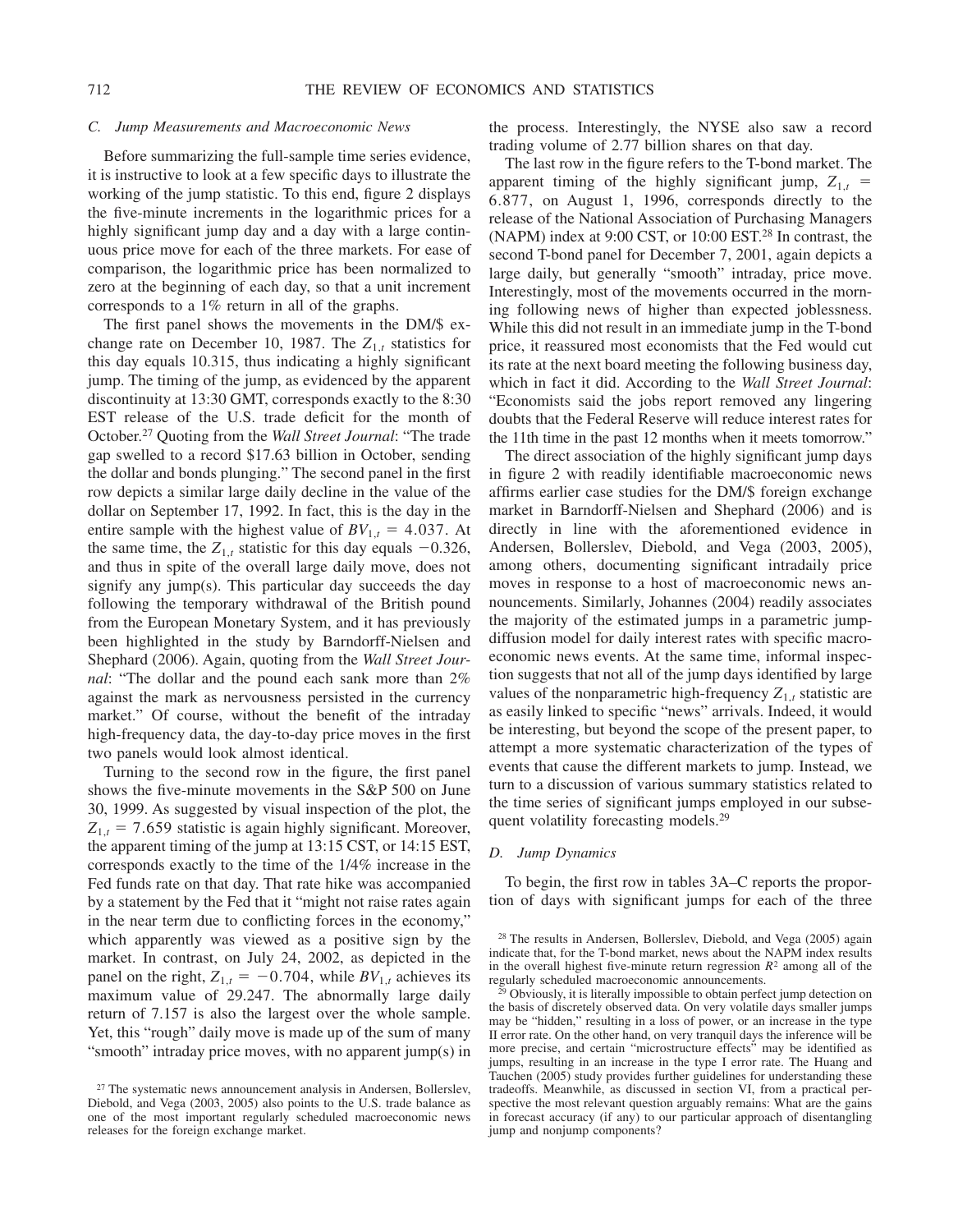TABLE 3A.—SUMMARY STATISTICS FOR SIGNIFICANT DAILY DM/\$ JUMPS

| $\alpha$                          | 0.500 | 0.950 | 0.990 | 0.999 | 0.9999 |
|-----------------------------------|-------|-------|-------|-------|--------|
| Prop.                             | 0.859 | 0.409 | 0.254 | 0.137 | 0.083  |
| Mean.                             | 0.059 | 0.047 | 0.037 | 0.028 | 0.021  |
| St. dev.                          | 0.136 | 0.137 | 0.135 | 0.131 | 0.127  |
| $LB_{10}$ , $J_{t,\alpha}$        | 65.49 | 26.30 | 6.197 | 3.129 | 2.414  |
| LR, $I(J_{t,\alpha} > 0)$         | 0.746 | 2.525 | 0.224 | 0.994 | 0.776  |
| LB <sub>10</sub> , $D_{t,\alpha}$ | 10.78 | 9.900 | 7.821 | 6.230 | 19.95  |
| $LB_{10}$ , $J_{t,\alpha}^{+}$    | 73.62 | 116.4 | 94.19 | 87.69 | 34.57  |

TABLE 3B.—SUMMARY STATISTICS FOR SIGNIFICANT DAILY S&P 500 JUMPS

| $\alpha$                          | 0.500 | 0.950 | 0.990 | 0.999 | 0.9999 |
|-----------------------------------|-------|-------|-------|-------|--------|
| Prop.                             | 0.737 | 0.255 | 0.141 | 0.076 | 0.051  |
| Mean.                             | 0.163 | 0.132 | 0.111 | 0.095 | 0.086  |
| St. dev.                          | 0.961 | 0.961 | 0.958 | 0.953 | 0.950  |
| $LB_{10}$ , $J_{t,\alpha}$        | 300.6 | 271.9 | 266.4 | 260.9 | 221.6  |
| LR, $I(J_{t,\alpha} > 0)$         | 2.415 | 1.483 | 12.83 | 8.418 | 7.824  |
| LB <sub>10</sub> , $D_{t,\alpha}$ | 50.83 | 31.47 | 22.67 | 36.18 | 49.25  |
| $LB_{10}, J_{t,\alpha}^{+}$       | 320.8 | 146.0 | 77.06 | 35.11 | 25.49  |
|                                   |       |       |       |       |        |

| TABLE 3C.—SUMMARY STATISTICS FOR SIGNIFICANT DAILY U.S. T-BOND JUMPS |  |
|----------------------------------------------------------------------|--|
|----------------------------------------------------------------------|--|

| $\alpha$                          | 0.500 | 0.950 | 0.990 | 0.999 | 0.9999 |
|-----------------------------------|-------|-------|-------|-------|--------|
| Prop.                             | 0.860 | 0.418 | 0.254 | 0.132 | 0.076  |
| Mean.                             | 0.048 | 0.038 | 0.030 | 0.021 | 0.016  |
| St. dev.                          | 0.094 | 0.096 | 0.096 | 0.090 | 0.085  |
| $LB_{10}$ , $J_{t,\alpha}$        | 30.34 | 30.37 | 27.85 | 19.80 | 18.85  |
| LR, $I(J_{t,\alpha} > 0)$         | 4.746 | 21.62 | 13.69 | 3.743 | 1.913  |
| LB <sub>10</sub> , $D_{t,\alpha}$ | 45.55 | 100.1 | 59.86 | 103.3 | 81.42  |
| $LB_{10}, J_{t,\alpha}^{+}$       | 21.23 | 17.18 | 15.18 | 9.090 | 11.98  |

Key: The significant jumps for each of the three markets,  $J_{t,a}$ , are determined by equation (19) along with the staggered bipower and tripower variation measures in equations (22) and (23), respectively. The first row in each of the panels gives the proportion significant jump days for each of the different o's. The next two rows report the corresponding mean and standard deviation of the jump series, while the row labeled LB<sub>10</sub>,  $J_{i,\alpha}$  gives the Ljung-Box tests for up to tenth-order serial correlation. LR,  $I(J_{i,\alpha} > 0)$  denotes the likelihood ratio test for *i.i.d* jump occurrences against a first Markov chain, while LB<sub>10</sub>,  $D_{i,\alpha}$ , a refer to the Ljung-Box tests for serial correlation in the corresponding durations, or times between jumps, and the sizes of the significant jumps, respectively.

markets based on the  $Z_{1,t}$  statistic as a function of the significance level,  $\alpha$ . Although the use of  $\alpha$ 's in excess of 0.5 has the intended effect of reducing the number of days with jumps, the procedure still identifies many more significant jumps than would be expected if the underlying price process was continuous. Comparing the jump intensities across the three markets, the foreign exchange and the T-bond markets generally exhibit the highest proportion of jumps, whereas the stock market has the lowest.<sup>30</sup> For instance, employing a cutoff of  $\alpha = 0.999$ , or  $\Phi_{\alpha} = 3.090$ , results in 417, 244, and 424 significant jumps for each of the three markets respectively, all of which far exceed the expected three jumps for a continuous price process (0.001 times 3,045 and 3,213, respectively). Indeed, all of the daily jump proportions are much higher than the jump intensities estimated with specific parametric jump diffusion models applied to daily or coarser-frequency returns, which typically suggest only a few jumps a year; see, for example, the estimates for the S&P 500 in Andersen, Benzoni, and Lund (2002). Intuitively, just as the stock market crash of 1987 and the corresponding large negative daily return on October 17 is not visible in the time series of annual equity returns, many of the jumps identified by the high-frequencybased realized variation measures employed here will invariably be hidden in the coarser daily or lower-frequency returns.

Turning to the second and third rows in the table, it is noteworthy that although the proportion of jumps depends importantly on the particular choice of  $\alpha$ , the sample means and standard deviations of the resulting jump time series are not nearly as sensitive to the significance level. This observation is further corroborated by the time series plots for each of the three markets in the third and fourth panels in figures 1A–1C, which show the  $Z_{1,t}$  statistics and a horizontal line at 3.090, along with the resulting significant jumps, or  $J_{t,0.999}^{1/2}$ . It is evident that the test statistic generally picks out the largest values of  $J_t^{1/2}$  as being significant, so that the sample means and standard deviations of the time series depicted in the second and the fourth panels are all fairly close.

The Ljung-Box statistics for up to tenth-order serial correlation in the  $J_{t,\alpha}$  series for the S&P 500 reported in the fourth row in table 3B are all highly significant, regardless of the choice of  $\alpha$ . This contrasts with most of the parametric jump-diffusion model estimates reported in the recent literature, which as previously noted suggest very little, or

<sup>&</sup>lt;sup>30</sup> This ordering among the three markets is again consistent with the evidence in Andersen, Bollerslev, Diebold, and Vega (2005), showing that equity markets generally respond the least to macroeconomic news announcements.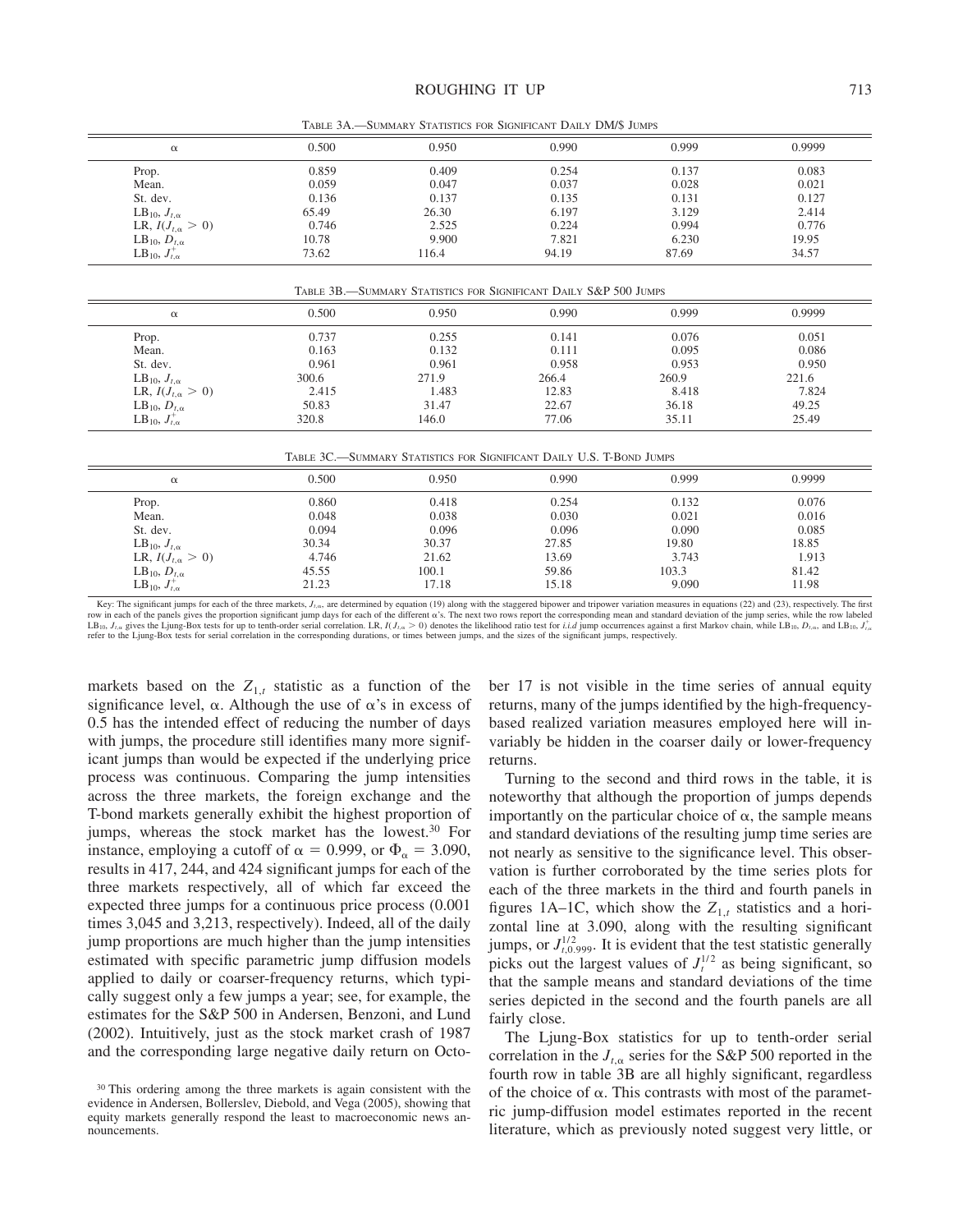

FIGURE 3.—SMOOTHED JUMP INTENSITIES AND JUMP SIZES

Key: The figure graphs the exponentially smoothed (with a smoothing parameter of 0.94) average monthly jump intensities and sizes for the significant jumps based on  $\alpha = 0.999$ . The jump sizes are expressed in standard deviation form, or  $J_{t,0.999}^{1/2}$ .

no, predictable variation in the jump process. Still, it is noteworthy that the values of the Ljung-Box statistics for the significant S&P 500 jumps are all much less than the corresponding statistics for the realized variation series reported in table 1B. The corresponding Ljung-Box tests for the DM/\$ and T-bond jump series are not nearly as large, and generally insignificant for the jumps defined by  $\alpha$ 's in excess of 0.990.

These findings are further corroborated by Christoffersen's (1998) likelihood ratio test for the null of i.i.d. jumps against a first-order Markov alternative reported in the fifth row. Under the null of no dependence, this test statistic should be asymptotically *chi*-square distributed with one degree of freedom. None of the test statistics for  $\alpha$  equal to 0.999 or 0.9999 for the DM/\$ and T-bond markets exceed the corresponding 95% critical value of 3.84, while the tests for the S&P 500 are highly significant.

Interestingly, when looking beyond the own linear dependence and the Ljung-Box test for the  $J_{t,\alpha}$  series, a somewhat different picture emerges. In particular, decomposing the  $J_{t,\alpha}$  series into the times between jumps and the sizes of the corresponding jumps, there appears to be strong evidence for clustering in the occurrences of the significant jumps for both the S&P 500 and T-bond markets, as evidenced by the Ljung-Box test for up to tenth-order serial correlation in the durations between the jumps, denoted by  $LB_{10}$ ,  $D_{t,\alpha}$  in table 3. Similarly, the Ljung-Box tests for serial correlation in the time series of only the significant jumps, denoted by  $LB_{10}$ ,  $J_{t,\alpha}^+$  in table 3, strongly suggest that large (small) jumps tend to cluster together in time with other large (small) jumps for both the DM/\$ and S&P 500 markets. In contrast, for the

T-bond market and  $\alpha = 0.999$ , only the durations but not the sizes of the jumps appear to cluster in time.

The more complex dynamic dependence in the significant jump time series is further illustrated in figure 3, which plots the smoothed jump intensities and jump sizes for each of the three markets. The graphs are constructed by exponentially smoothing (with a smoothing parameter of 0.94) the average monthly jump intensities and sizes of the significant jumps based on  $\alpha = 0.999$ . The jump sizes are again expressed in standard deviation form, or  $J_{t,0.999}^{1/2}$ . From the very first panel the DM/\$ jump intensities are approximately constant throughout the sample. Similarly, the smoothed jump sizes for the T-bond market depicted in the last panel vary very little over the sample period. In contrast, all of the other four panels suggest the existence of potentially important temporal dependence in the jump arrival processes and jump sizes.<sup>31</sup> Of course, exponential smoothing automatically induces some serial correlation, so that the appearance of dependence gleaned from the figure should be carefully interpreted. Note also that the common scale enforced on the three jump-size panels tends to hide the subtle, but

 $31$  It would be interesting, but beyond the scope of the present paper, to further explore the formulation of parametric jump-diffusion models best designed to capture such nonlinear dependence. For instance, following Bates (2000), Pan (2002), and Eraker (2004), the jump intensity could be specified as a function of the instantaneous diffusion volatility. In the notation of equation (1),  $\lambda(t) = \lambda_0 + \lambda_1 \sigma(t)$ . Similarly, the size of the jumps could be allowed to depend on the volatility and/or lagged past jump sizes, as in, for example,  $\kappa^2(t) = \kappa_0 + \kappa_1 \sigma(t) + \kappa_2 \kappa^2(t-1)$ . The recent discrete-time parametric model estimates reported in Chan and Maheu (2002) and McCurdy and Maheu (2004) also point to the existence of time-varying jump intensities in U.S. equity index returns.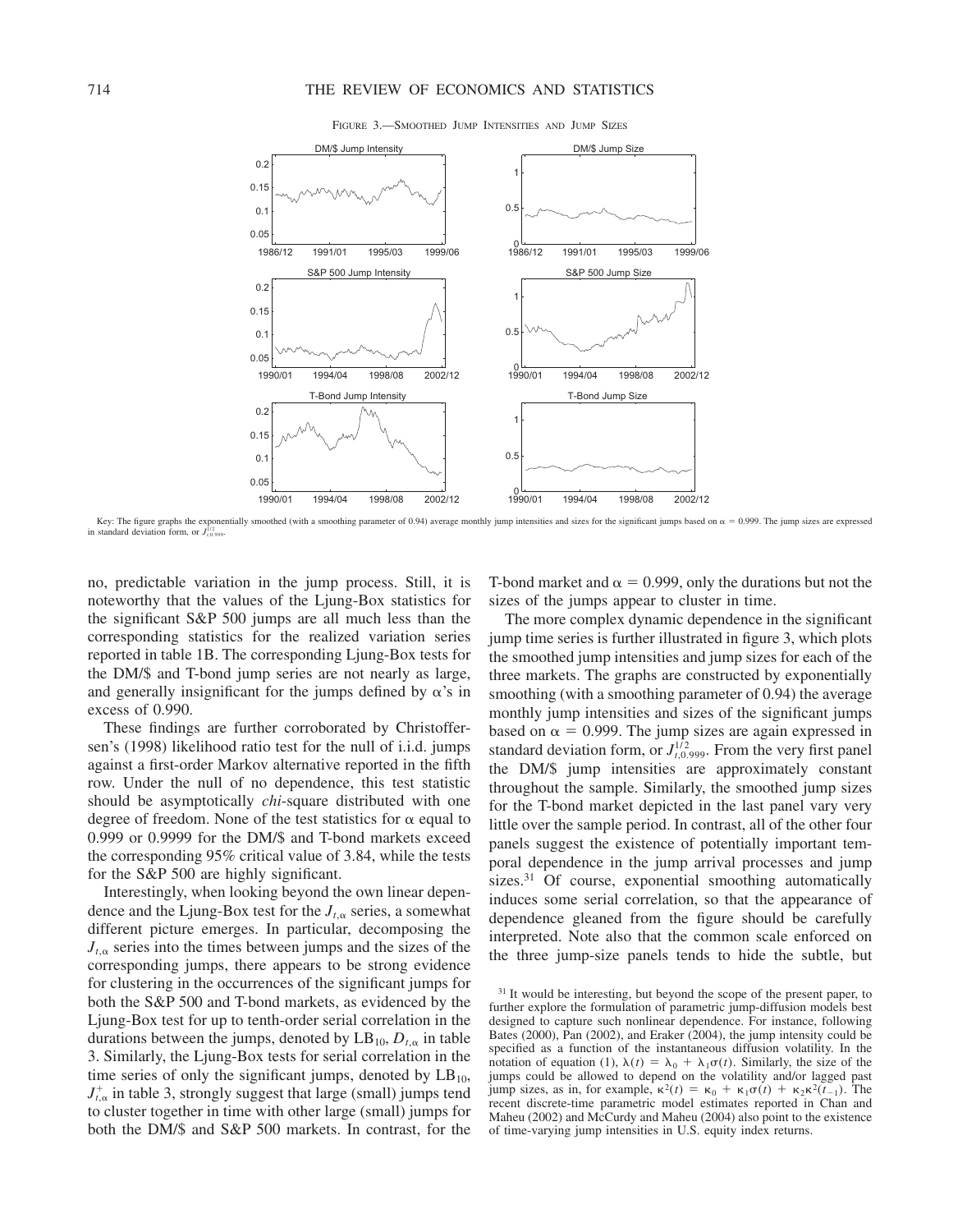systematic, decline in the sizes of the jumps for the DM/\$ market over the sample period, as evidenced by the highly significant  $LB_{10}$ ,  $J_{t,\alpha}^{+}$  in table 3; see also the plot for the raw jump series in figure 1A.

Instead, we next turn to a simple extension of the HAR-RV-J volatility forecasting model introduced in section IV, in which we incorporate the time series of significant jumps as additional explanatory variables in a straightforward linear fashion.

# **VI. Accounting for Jumps in Realized Volatility Modeling and Forecasting, Revisited**

The regression estimates of the HAR-RV-J model reported in section IV show that inclusion of the simple consistent daily jump measure corresponding to  $\alpha = 0.5$  as an additional explanatory variable over and above the daily realized volatilities results in highly significant and negative estimates of the jump coefficient. These results are, of course, entirely consistent with the summary statistics for the jump measurements discussed above, which indicate markedly less own (linear) serial correlation in the significant jump series in comparison to the realized volatility series. Building on these results, the present section extends the HAR-RV-J model by explicitly decomposing the realized volatilities that appear as explanatory variables on the right side into the continuous sample path variability and the jump variation utilizing the separate nonparametric measurements based on the  $Z_{1,t}$  statistic along with equations (19) and (20), respectively. In so doing, we rely exclusively on  $\alpha$  = 0.999, and the jump series depicted in the bottom panels of figures 1A–C.<sup>32</sup> To facilitate the exposition, we omit the 0.999 subscript on the  $J_{t,0.999}$  and  $C_{t,0.999}$  series in what follows.

## *A. The HAR-RV-CJ Model*

Defining the normalized multiperiod jump and continuous sample path variability measures,

$$
J_{t,t+h} = h^{-1} [J_{t+1} + J_{t+2} + \cdots + J_{t+h}], \qquad (24)
$$

and

$$
C_{t,t+h} = h^{-1}[C_{t+1} + C_{t+2} + \cdots + C_{t+h}], \qquad (25)
$$

respectively, the new HAR-RV-CJ model may be expressed as

$$
RV_{t,t+h} = \beta_0 + \beta_{CD}C_t + \beta_{CW}C_{t-5,t} + \beta_{CM}C_{t-22,t}
$$
  
+  $\beta_{JD}J_t + \beta_{JW}J_{t-5,t} + \beta_{JM}J_{t-22,t} + \varepsilon_{t,t+h}.$  (26)

The model obviously nests the HAR-RV-J model in equation (11) for  $\beta_D = \beta_{CD} + \beta_{JD}$ ,  $\beta_W = \beta_{CW} + \beta_{JW}$ ,  $\beta_M =$   $\beta_{CM}$  +  $\beta_{JM}$ , and  $\beta_{J}$  =  $\beta_{JD}$ , but in general it allows for a more flexible dynamic lag structure.33

Turning to the empirical estimates in the first three columns in tables 4A–C, most of the jump coefficient estimates are insignificant. In other words, the predictability in the HAR-RV realized volatility regressions is almost exclusively due to the continuous sample path components. For the DM/\$ and the S&P 500, the HAR-RV-CJ models typically result in relatively modest increases in the *R*<sup>2</sup> of less than 0.01 in absolute value compared to the HAR-RV-J models in tables 2A–B, whereas for the T-bond market the improvements are closer to 0.02, or about 4%–5% in a relative sense. The tests for first-, sixth-, and twenty-thirdorder serial correlation in the residuals from the estimated  $(h = 1)$ , weekly  $(h = 5)$ , and monthly  $(h = 22)$ regressions also indicate that the HAR-RV-CJ models have eliminated most of the strong serial correlation in the  $RV_{t,t+h}$ series.<sup>34</sup> Still, some statistically significant autocorrelations remain at higher lags for some of the models, suggesting that further refinements might be possible.

These same qualitative results carry over to the nonlinear HAR-RV-CJ models cast in standard deviation and logarithmic form; that is,

$$
(RV_{t,t+h})^{1/2} = \beta_0 + \beta_{CD} C_t^{1/2}
$$
  
+  $\beta_{CW} (C_{t-5,t})^{1/2} + \beta_{CM} (C_{t-22,t})^{1/2} + \beta_{JD} J_t^{1/2}$  (27)  
+  $\beta_{JW} (J_{t-5,t})^{1/2} + \beta_{JM} (J_{t-22,t})^{1/2} + \varepsilon_{t,t+h}$ ,

and

$$
log (RV_{t,t+h}) = \beta_0 + \beta_{CD} log (C_t)
$$
  
+  $\beta_{CW} log (C_{t-5,t}) + \beta_{CM} log (C_{t-22,t})$   
+  $\beta_{JD} log (J_t + 1) + \beta_{JW} log (J_{t-5,t} + 1)$   
+  $\beta_{JM} log (C_{t-22,t} + 1) + \varepsilon_{t,t+h}$ , (28)

respectively. The jump coefficient estimates, reported in the last six columns in tables 4A–C, are again insignificant for most of the markets and forecast horizons. In contrast, the estimates of  $\beta_{CD}$ ,  $\beta_{CW}$ , and  $\beta_{CM}$ , which quantify the impact of the continuous sample path variability on the total future variation, are all generally highly significant.

To further illustrate the predictability afforded by the HAR-RV-CJ model, figures 4A–C plot the daily, weekly, and monthly realized volatilities (again in standarddeviation form) together with the corresponding forecasts from the model in equation (27). The close coherence

 $32$  By "optimally" choosing  $\alpha$ , it may be possible to further improve upon the empirical results reported below. However, for simplicity and to guard against obvious data snooping biases, we simply restrict  $\alpha = 0.999$ .

 $33$  For the two models to be nested, the (implicit) choice of  $\alpha$  employed in the measurements of  $J_{t,t+h}$  and  $C_{t,t+h}$  should, of course, be the same across models.

<sup>&</sup>lt;sup>34</sup> The lag one, six, and twenty-three autocorrelations of the residuals from the three DM/\$ HAR-RV-CJ models are  $0.014$ ,  $-0.026$ , and  $0.003$ , respectively. For the S&P 500, the same residual autocorrelations are  $-0.011$ , 0.007, and  $-0.081$ , while for T-bonds the autocorrelations are 0.003,  $-0.006$ , and  $-0.060$ , respectively.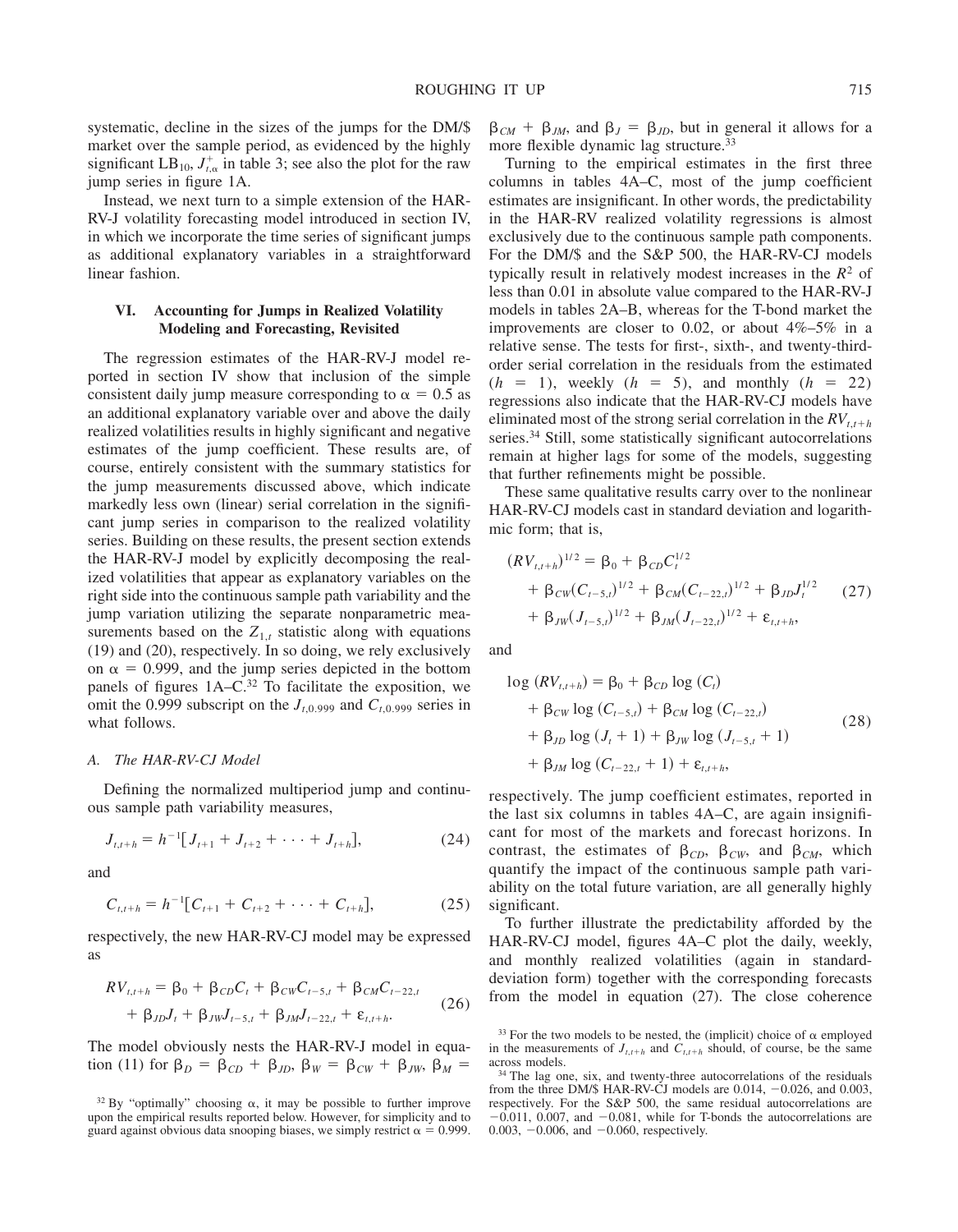| $RV_{t,t+h} = \beta_0 + \beta_{CD}C_t + \beta_{CW}C_{t-5,t} + \beta_{CM}C_{t-22,t} + \beta_{JD}J_t + \beta_{JW}J_{t-5,t} + \beta_{JM}J_{t-22,t} + \varepsilon_{t,t+h}$<br>$(RV_{t,t+h})^{1/2} = \beta_0 + \beta_{CD}C_t^{1/2} + \beta_{CW}(C_{t-5,t})^{1/2} + \beta_{CM}(C_{t-22,t})^{1/2} + \beta_{JD}J_t^{1/2} + \beta_{JW}(J_{t-5,t})^{1/2} + \beta_{JM}(J_{t-22,t})^{1/2} + \epsilon_{t,t+h}$<br>$\log (RV_{t,t+h}) = \beta_0 + \beta_{CD} \log (C_t) + \beta_{CW} \log (C_{t-5,t}) + \beta_{CM} \log (C_{t-22,t}) + \beta_{JD} \log (J_t + 1)$<br>+ $\beta_{IW} \log (J_{t-5,t} + 1) + \beta_{JM} \log (C_{t-22,t} + 1) + \varepsilon_{t,t+h}$ |              |          |          |                      |          |         |                   |          |          |
|-----------------------------------------------------------------------------------------------------------------------------------------------------------------------------------------------------------------------------------------------------------------------------------------------------------------------------------------------------------------------------------------------------------------------------------------------------------------------------------------------------------------------------------------------------------------------------------------------------------------------------------------------------|--------------|----------|----------|----------------------|----------|---------|-------------------|----------|----------|
|                                                                                                                                                                                                                                                                                                                                                                                                                                                                                                                                                                                                                                                     | $RV_{t,t+h}$ |          |          | $(RV_{t,t+h})^{1/2}$ |          |         | $log(RV_{t,t+h})$ |          |          |
| $\boldsymbol{h}$                                                                                                                                                                                                                                                                                                                                                                                                                                                                                                                                                                                                                                    |              | 5        | 22       |                      | 5        | 22      |                   | 5        | 22       |
| $\beta_0$                                                                                                                                                                                                                                                                                                                                                                                                                                                                                                                                                                                                                                           | 0.083        | 0.131    | 0.231    | 0.096                | 0.158    | 0.292   | $-0.095$          | $-0.114$ | $-0.249$ |
|                                                                                                                                                                                                                                                                                                                                                                                                                                                                                                                                                                                                                                                     | (0.015)      | (0.018)  | (0.025)  | (0.015)              | (0.021)  | (0.034) | (0.024)           | (0.036)  | (0.057)  |
| $\beta_{CD}$                                                                                                                                                                                                                                                                                                                                                                                                                                                                                                                                                                                                                                        | 0.407        | 0.210    | 0.101    | 0.397                | 0.222    | 0.127   | 0.369             | 0.205    | 0.130    |
|                                                                                                                                                                                                                                                                                                                                                                                                                                                                                                                                                                                                                                                     | (0.044)      | (0.040)  | (0.021)  | (0.032)              | (0.029)  | (0.019) | (0.026)           | (0.021)  | (0.016)  |
| $\beta_{CW}$                                                                                                                                                                                                                                                                                                                                                                                                                                                                                                                                                                                                                                        | 0.256        | 0.271    | 0.259    | 0.264                | 0.289    | 0.264   | 0.295             | 0.318    | 0.258    |
|                                                                                                                                                                                                                                                                                                                                                                                                                                                                                                                                                                                                                                                     | (0.077)      | (0.054)  | (0.046)  | (0.048)              | (0.051)  | (0.042) | (0.039)           | (0.048)  | (0.040)  |
| $\beta_{CM}$                                                                                                                                                                                                                                                                                                                                                                                                                                                                                                                                                                                                                                        | 0.226        | 0.308    | 0.217    | 0.212                | 0.281    | 0.205   | 0.217             | 0.270    | 0.213    |
|                                                                                                                                                                                                                                                                                                                                                                                                                                                                                                                                                                                                                                                     | (0.072)      | (0.078)  | (0.074)  | (0.044)              | (0.060)  | (0.068) | (0.036)           | (0.055)  | (0.071)  |
| $\beta_{JD}$                                                                                                                                                                                                                                                                                                                                                                                                                                                                                                                                                                                                                                        | 0.096        | 0.006    | $-0.002$ | 0.022                | 0.001    | 0.003   | 0.043             | 0.024    | $-0.004$ |
|                                                                                                                                                                                                                                                                                                                                                                                                                                                                                                                                                                                                                                                     | (0.089)      | (0.040)  | (0.017)  | (0.027)              | (0.017)  | (0.010) | (0.111)           | (0.076)  | (0.044)  |
| $\beta_{JW}$                                                                                                                                                                                                                                                                                                                                                                                                                                                                                                                                                                                                                                        | $-0.191$     | $-0.179$ | $-0.073$ | $-0.006$             | 0.001    | 0.002   | $-0.076$          | $-0.317$ | $-0.127$ |
|                                                                                                                                                                                                                                                                                                                                                                                                                                                                                                                                                                                                                                                     | (0.168)      | (0.199)  | (0.125)  | (0.033)              | (0.044)  | (0.028) | (0.239)           | (0.327)  | (0.242)  |
| $\beta_{JM}$                                                                                                                                                                                                                                                                                                                                                                                                                                                                                                                                                                                                                                        | $-0.001$     | 0.055    | $-0.014$ | $-0.034$             | $-0.011$ | 0.014   | $-0.690$          | $-0.301$ | $-0.261$ |
|                                                                                                                                                                                                                                                                                                                                                                                                                                                                                                                                                                                                                                                     | (0.329)      | (0.460)  | (0.604)  | (0.057)              | (0.087)  | (0.127) | (0.408)           | (0.668)  | (0.990)  |
| $R_{HAR\text{-}RV\text{-}CI}^2$                                                                                                                                                                                                                                                                                                                                                                                                                                                                                                                                                                                                                     | 0.368        | 0.427    | 0.361    | 0.443                | 0.486    | 0.397   | 0.485             | 0.514    | 0.415    |

TABLE 4A.—DAILY, WEEKLY, AND MONTHLY DM/\$ HAR-RV-CJ REGRESSIONS

Key: The table reports the OLS estimates for daily  $(h = 1)$  and overlapping weekly  $(h = 5)$  and monthly  $(h = 22)$  HAR-RV-CJ volatility forecast regressions. All of the realized volatility measures are constructed from five-minute returns spanning the period from December 1986 through June 1999, for a total of 3,045 daily observations. The weekly and monthly measures are the scaled sums of the corresponding daily<br>measures. The signi (23), using a critical value of  $\alpha = 0.999$ . The standard errors reported in parentheses are based on a Newey-West/Bartlett correction allowing for serial correlation of up to order 5 (*h* = 1), 10 (*h* = 5), and 44  $(h = 22)$ , respectively.

TABLE 4B.—DAILY, WEEKLY, AND MONTHLY S&P 500 HAR-RV-CJ REGRESSIONS

| $RV_{t,t+h} = \beta_0 + \beta_{CD}C_t + \beta_{CW}C_{t-5,t} + \beta_{CM}C_{t-22,t} + \beta_{JD}J_t + \beta_{JW}J_{t-5,t} + \beta_{JM}J_{t-22,t} + \varepsilon_{t,t+h}$                                                  |
|-------------------------------------------------------------------------------------------------------------------------------------------------------------------------------------------------------------------------|
| $(RV_{t,t+h})^{1/2} = \beta_0 + \beta_{CD}C_t^{1/2} + \beta_{CW}(C_{t-5,t})^{1/2} + \beta_{CM}(C_{t-22,t})^{1/2} + \beta_{JD}J_t^{1/2} + \beta_{JW}(J_{t-5,t})^{1/2} + \beta_{JM}(J_{t-22,t})^{1/2} + \epsilon_{t,t+h}$ |
| $\log (RV_{t,t+h}) = \beta_0 + \beta_{CD} \log (C_t) + \beta_{CW} \log (C_{t-5,t}) + \beta_{CM} \log (C_{t-22,t}) + \beta_{JD} \log (J_t + 1) + \beta_{JW} \log (J_{t-5,t} + 1)$                                        |
| + $\beta_{JM}$ log $(C_{t-22,t} + 1)$ + $\varepsilon_{t,t+h}$                                                                                                                                                           |

|                                 | $RV_{t,t+h}$ |          |         | $(RV_{t,t+h})^{1/2}$ |          |         | $log(RV_{t,t+h})$ |          |         |  |
|---------------------------------|--------------|----------|---------|----------------------|----------|---------|-------------------|----------|---------|--|
| h                               |              | 5        | 22      |                      | 5        | 22      |                   | 5        | 22      |  |
| $\beta_0$                       | 0.143        | 0.222    | 0.393   | 0.062                | 0.103    | 0.202   | $-0.063$          | 0.003    | 0.026   |  |
|                                 | (0.040)      | (0.057)  | (0.075) | (0.018)              | (0.028)  | (0.037) | (0.013)           | (0.019)  | (0.036) |  |
| $\beta_{CD}$                    | 0.356        | 0.224    | 0.135   | 0.381                | 0.262    | 0.183   | 0.320             | 0.224    | 0.162   |  |
|                                 | (0.067)      | (0.043)  | (0.023) | (0.041)              | (0.031)  | (0.024) | (0.028)           | (0.022)  | (0.020) |  |
| $\beta_{CW}$                    | 0.426        | 0.413    | 0.204   | 0.367                | 0.413    | 0.272   | 0.368             | 0.383    | 0.274   |  |
|                                 | (0.120)      | (0.114)  | (0.070) | (0.063)              | (0.072)  | (0.061) | (0.043)           | (0.053)  | (0.049) |  |
| $\beta_{CM}$                    | 0.111        | 0.168    | 0.319   | 0.163                | 0.206    | 0.322   | 0.246             | 0.297    | 0.403   |  |
|                                 | (0.063)      | (0.076)  | (0.070) | (0.042)              | (0.062)  | (0.065) | (0.032)           | (0.049)  | (0.056) |  |
| $\beta_{JD}$                    | $-0.153$     | $-0.016$ | 0.005   | $-0.043$             | $-0.013$ | 0.005   | $-0.006$          | $-0.027$ | 0.018   |  |
|                                 | (0.063)      | (0.049)  | (0.022) | (0.043)              | (0.027)  | (0.017) | (0.066)           | (0.049)  | (0.031) |  |
| $\beta_{JW}$                    | 0.465        | 0.362    | 0.456   | 0.082                | 0.096    | 0.132   | 0.062             | 0.163    | 0.198   |  |
|                                 | (0.233)      | (0.205)  | (0.287) | (0.071)              | (0.075)  | (0.113) | (0.105)           | (0.126)  | (0.176) |  |
| $\beta_{JM}$                    | 0.355        | 0.458    | 0.215   | 0.133                | 0.170    | 0.190   | 0.207             | 0.233    | 0.246   |  |
|                                 | (0.304)      | (0.448)  | (0.202) | (0.054)              | (0.084)  | (0.105) | (0.085)           | (0.136)  | (0.201) |  |
| $R^2_{HAR\text{-}RV\text{-}CI}$ | 0.421        | 0.574    | 0.478   | 0.613                | 0.700    | 0.639   | 0.696             | 0.763    | 0.722   |  |

Key: The table reports the OLS estimates for daily  $(h = 1)$  and overlapping weekly  $(h = 5)$  and monthly  $(h = 22)$  HAR-RV-CJ volatility forecast regressions. All of the realized volatility measures are constructed from five-minute returns spanning the period from January 1990 through December 2002, for a total of 3,213 daily observations. The weekly and monthly measures are the scaled sums of the corresponding daily<br>measures. The si (23), using a critical value of  $\alpha = 0.999$ . The standard errors reported in parentheses are based on a Newey-West/Bartlett correction allowing for serial correlation of up to order 5 (*h* = 1), 10 (*h* = 5), and 44  $(h = 22)$ , respectively.

between the different pairs of realizations and forecasts is immediately evident across all of the markets and forecast horizons. Visual inspection of the graphs also shows that the volatility in the U.S. T-bond market is the least predictable, followed by the DM/\$, and then the S&P 500. Nonetheless, the forecasts of the T-bond volatilities still track the overall patterns fairly well, especially for the longer weekly and monthly horizons.

All told, these results underscore the potential benefit from a volatility forecasting perspective of separately mea-

suring the individual components of the realized volatility. It is possible that even further improvements may be obtained by a more structured approach in which the jump component,  $J_t$ , and the continuous sample path component,  $C_t$ , are each modeled separately. These individual models for  $J_t$  and  $C_t$  could then be used in the construction of separate out-of-sample forecasts for each of the components, as well as combined forecasts of the total realized variation process,  $RV_{t,t+h} = C_{t,t+h} + J_{t,t+h}$ . We leave further work along these lines for future research.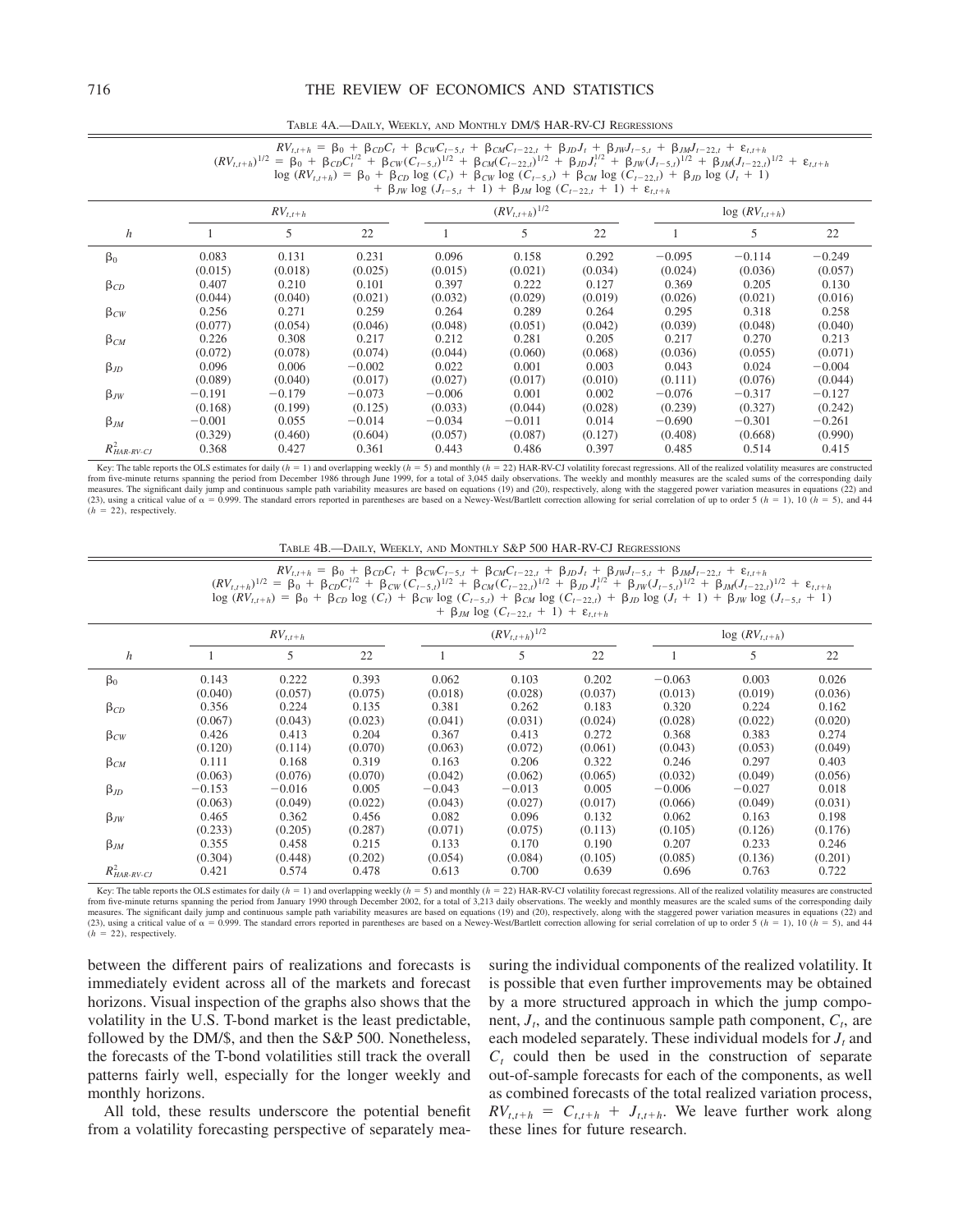| $RV_{t,t+h} = \beta_0 + \beta_{CD}C_t + \beta_{CW}C_{t-5,t} + \beta_{CM}C_{t-22,t} + \beta_{JD}J_t + \beta_{JW}J_{t-5,t} + \beta_{JM}J_{t-22,t} + \varepsilon_{t,t+h}$<br>$(RV_{t,t+h})^{1/2} = \beta_0 + \beta_{CD}C_t^{1/2} + \beta_{CW}(C_{t-5,t})^{1/2} + \beta_{CM}(C_{t-22,t})^{1/2} + \beta_{JD}J_t^{1/2} + \beta_{JW}(J_{t-5,t})^{1/2} + \beta_{JM}(J_{t-22,t})^{1/2} + \epsilon_{t,t+h}$<br>$\log (RV_{t,t+h}) = \beta_0 + \beta_{CD} \log (C_t) + \beta_{CW} \log (C_{t-5,t}) + \beta_{CM} \log (C_{t-22,t}) + \beta_{JD} \log (J_t + 1) + \beta_{JW} \log (J_{t-5,t} + 1)$<br>+ $\beta_{JM}$ log $(C_{t-22,t} + 1)$ + $\varepsilon_{t,t+h}$ |                  |                  |                  |                      |                  |                  |                   |                  |                  |  |
|--------------------------------------------------------------------------------------------------------------------------------------------------------------------------------------------------------------------------------------------------------------------------------------------------------------------------------------------------------------------------------------------------------------------------------------------------------------------------------------------------------------------------------------------------------------------------------------------------------------------------------------------------------|------------------|------------------|------------------|----------------------|------------------|------------------|-------------------|------------------|------------------|--|
|                                                                                                                                                                                                                                                                                                                                                                                                                                                                                                                                                                                                                                                        | $RV_{t,t+h}$     |                  |                  | $(RV_{t,t+h})^{1/2}$ |                  |                  | $log(RV_{t,t+h})$ |                  |                  |  |
| $\boldsymbol{h}$                                                                                                                                                                                                                                                                                                                                                                                                                                                                                                                                                                                                                                       |                  | 5                | 22               |                      | 5                | 22               |                   | 5                | 22               |  |
| $\beta_0$                                                                                                                                                                                                                                                                                                                                                                                                                                                                                                                                                                                                                                              | 0.085            | 0.095            | 0.133            | 0.133                | 0.166            | 0.236            | $-0.337$          | $-0.335$         | $-0.473$         |  |
|                                                                                                                                                                                                                                                                                                                                                                                                                                                                                                                                                                                                                                                        | (0.011)          | (0.012)          | (0.017)          | (0.016)              | (0.019)          | (0.031)          | (0.040)           | (0.052)          | (0.079)          |  |
| $\beta_{CD}$                                                                                                                                                                                                                                                                                                                                                                                                                                                                                                                                                                                                                                           | 0.107<br>(0.031) | 0.064<br>(0.015) | 0.031<br>(0.006) | 0.087<br>(0.025)     | 0.069<br>(0.013) | 0.034<br>(0.006) | 0.091<br>(0.022)  | 0.068<br>(0.012) | 0.036            |  |
| $\beta_{CW}$                                                                                                                                                                                                                                                                                                                                                                                                                                                                                                                                                                                                                                           | 0.299            | 0.238            | 0.196            | 0.306                | 0.223            | 0.180            | 0.297             | 0.203            | (0.007)<br>0.168 |  |
| $\beta_{CM}$                                                                                                                                                                                                                                                                                                                                                                                                                                                                                                                                                                                                                                           | (0.051)          | (0.047)          | (0.037)          | (0.045)              | (0.042)          | (0.033)          | (0.043)           | (0.042)          | (0.030)          |  |
|                                                                                                                                                                                                                                                                                                                                                                                                                                                                                                                                                                                                                                                        | 0.366            | 0.426            | 0.369            | 0.367                | 0.428            | 0.380            | 0.389             | 0.439            | 0.382            |  |
| $\beta_{JD}$                                                                                                                                                                                                                                                                                                                                                                                                                                                                                                                                                                                                                                           | (0.062)          | (0.062)          | (0.068)          | (0.048)              | (0.055)          | (0.065)          | (0.046)           | (0.055)          | (0.064)          |  |
|                                                                                                                                                                                                                                                                                                                                                                                                                                                                                                                                                                                                                                                        | $-0.136$         | $-0.010$         | $-0.019$         | $-0.080$             | $-0.006$         | $-0.007$         | $-0.769$          | $-0.090$         | $-0.091$         |  |
| $\beta_{JW}$                                                                                                                                                                                                                                                                                                                                                                                                                                                                                                                                                                                                                                           | (0.055)          | (0.021)          | (0.008)          | (0.026)              | (0.012)          | (0.006)          | (0.185)           | (0.082)          | (0.041)          |  |
|                                                                                                                                                                                                                                                                                                                                                                                                                                                                                                                                                                                                                                                        | 0.230            | 0.050            | $-0.075$         | 0.090                | 0.043            | $-0.004$         | 0.775             | 0.227            | $-0.289$         |  |
| $\beta_{JM}$                                                                                                                                                                                                                                                                                                                                                                                                                                                                                                                                                                                                                                           | (0.122)          | (0.081)          | (0.067)          | (0.033)              | (0.029)          | (0.025)          | (0.390)           | (0.298)          | (0.271)          |  |
|                                                                                                                                                                                                                                                                                                                                                                                                                                                                                                                                                                                                                                                        | $-0.271$         | $-0.145$         | $-0.116$         | $-0.113$             | $-0.076$         | $-0.057$         | $-1.319$          | $-0.477$         | $-0.034$         |  |
| $R_{HAR-RV-CJ}^2$                                                                                                                                                                                                                                                                                                                                                                                                                                                                                                                                                                                                                                      | (0.177)          | (0.216)          | (0.245)          | (0.045)              | (0.058)          | (0.075)          | (0.589)           | (0.773)          | (0.918)          |  |
|                                                                                                                                                                                                                                                                                                                                                                                                                                                                                                                                                                                                                                                        | 0.144            | 0.325            | 0.377            | 0.192                | 0.353            | 0.393            | 0.222             | 0.365            | 0.400            |  |

TABLE 4C.—DAILY, WEEKLY, AND MONTHLY U.S. T-BOND HAR-RV-CJ REGRESSIONS

Key: The table reports the OLS estimates for daily  $(h = 1)$  and overlapping weekly  $(h = 5)$  and monthly  $(h = 22)$  HAR-RV-CJ volatility forecast regressions. All of the realized volatility measures are constructed from five-minute returns spanning the period from January 1990 through December 2002, for a total of 3,213 daily observations. The weekly and monthly measures are the scaled sums of the corresponding daily<br>measures. The si (23), using a critical value of  $\alpha = 0.999$ . The standard errors reported in parentheses are based on a Newey-West/Bartlett correction allowing for serial correlation of up to order 5 (*h* = 1), 10 (*h* = 5), and 44  $(h = 22)$ , respectively.

## **VII. Concluding Remarks**

Building on recent theoretical results in Barndorff-Nielsen and Shephard (2004a, 2006) for bipower variation measures, we provide a simple and easy-to-implement practical framework for measuring "significant" jumps in financial asset prices. Applying the theory to more than a decade of high-frequency prices from the foreign exchange, equity, and fixed-income markets, we find that the procedure works well empirically. Our nonparametric measurements suggest that jumps dynamics are much less persistent (and predictable) than continuous sample path dynamics. In addition, the high-frequency data underlying our estimates allow us to identify many more jumps than do the parametric models based on daily or courserfrequency data hitherto reported in the literature. It also appears that many of the most significant jumps are readily associated with specific macroeconomic news announcements. Finally, when separately including the continuous sample path and jump variability measures in a simple linear volatility forecasting model, we find that only the continuous part has predictive power, in turn resulting in significant gains relative to the simple realized volatility forecasting models advocated in some of the recent literature.

The ideas and empirical results presented here are suggestive of several interesting extensions. First, it seems natural that jump risk may be priced differently from easier-to-hedge continuous price variability; see, for example, Santa-Clara and Yan (2004). Hence, separately modeling and forecasting the continuous sample path, or integrated volatility, and jump components of the quadratic variation process, as discussed above, is likely to result in important improvements in derivatives and other pricing decisions.

Second, our choice of a five-minute sampling frequency and the new skip-one realized bipower and tripower variation measures to mitigate the market microstructure frictions in the high-frequency data were based on intuitive but informal considerations. It would be interesting to further investigate the "optimal" choice of sampling frequency, or the use of optimal subsampling schemes in the construction of the bi- and tripower variation measures. The related results for the realized variation measures in, for example, Bandi and Russell (2004, 2006), Hansen and Lunde (2006), and Zhang, Mykland, and Aït-Sahalia (2005), should be helpful.

Third, if interest centers exclusively on volatility forecasting, the use of more traditional robust power variation measures defined by the sum of absolute high-frequency returns raised to powers less than two might afford additional gains over and above the improvements provided by the bipower variation and significant jump measures used here; the recent empirical results in Forsberg and Ghysels (2004) are suggestive.

Fourth, casual empirical observation suggests that very large price moves, or jumps, often occur simultaneously across different markets. It would be interesting to extend the present analysis to a multivariate framework explicitly incorporating such commonalities through the use of quadratic covariation and appropriately defined copower variation measures; the abstract theoretical results in Barndorff-Nielsen, Graversen, Jacod, et al. (2006) are intriguing. In addition to allowing for more accurate statistical identification of the most important, or significant,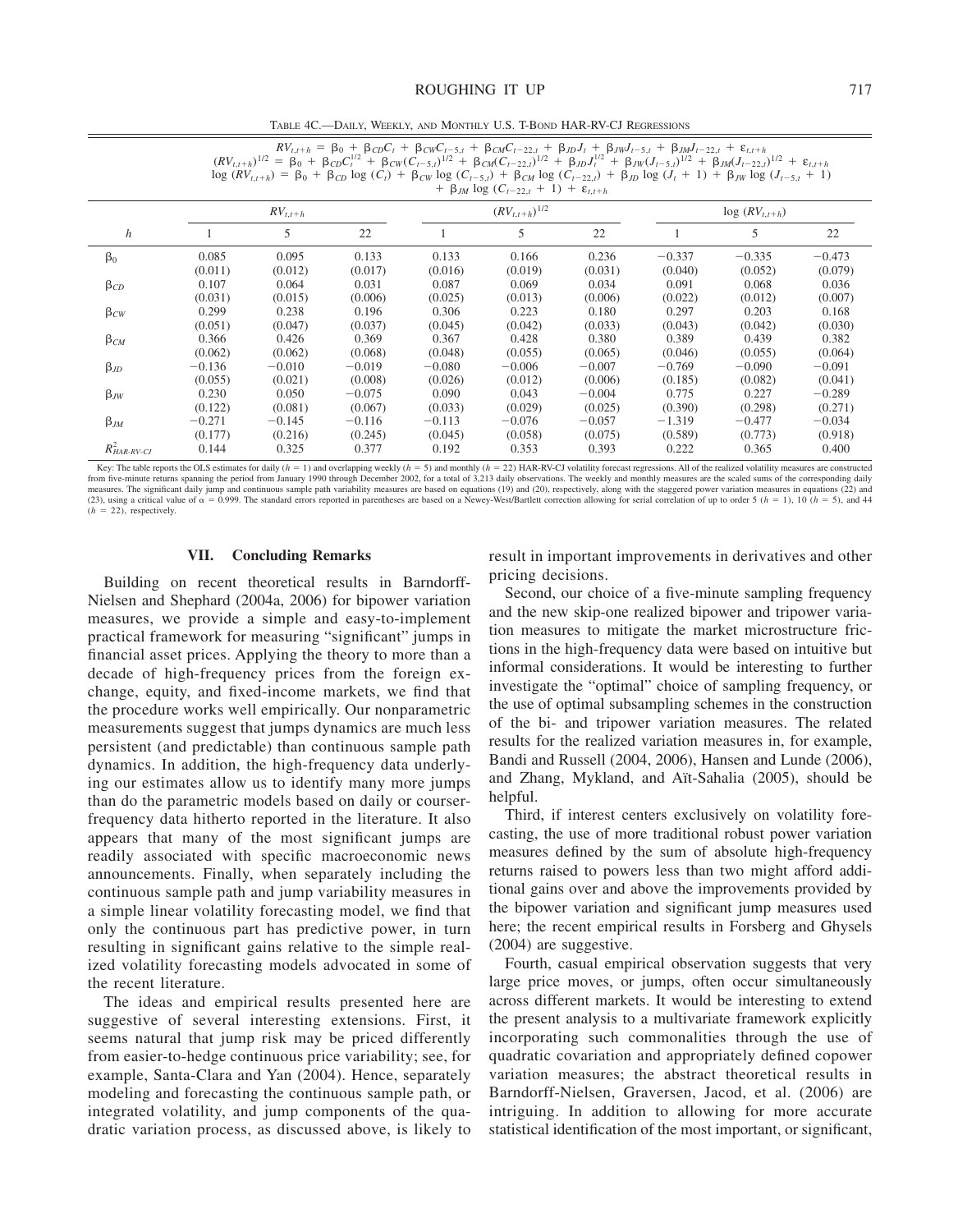

FIGURE 4.—(A) DAILY, WEEKLY, AND MONTHLY DM/\$ REALIZED VOLATILITIES AND HAR-RV-CJ FORECASTS (B) DAILY, WEEKLY, AND MONTHLY S&P 500 REALIZED VOLATILITIES AND HAR-RV-CJ FORECASTS

Key: The top, middle, and bottom panels show daily  $(h = 1)$ , weekly  $(h = 5)$ , and monthly  $(h = 22)$  realized volatilities,  $RV_{t,t+h}^{1/2}$  (left scale), and the corresponding forecasts from the HAR-RV-CJ model in standard deviation form in equation (27) (right scale). See the text for details.



FIGURE 4C.—DAILY, WEEKLY, AND MONTHLY U.S. T-BOND REALIZED VOLATILITIES AND HAR-RV-CJ FORECASTS

22) realized volatilities,  $RV_{t,t+h}^{1/2}$  (left scale), and the corresponding forecasts from the HAR-RV-CJ model in standard deviation form in equation (27) (right scale). See the text for details.

jumps, this should also enhance our understanding of the underlying economic influences that "drive" financial markets and prices.

Last, and not at all least, additional exploration of variations on the shrinkage estimation undertaken here would be of great interest. We simply shrink raw jump estimates toward zero by setting all those less than some arbitrary threshold (motivated by classical asymptotic distribution theory) to zero. This "hard threshold" contrasts with the "soft thresholds" typical of Bayesian shrinkage, which would involve coaxing, but not forcing, of raw jump estimates toward zero. A thorough Bayesian analysis must, however, await future work.

#### **REFERENCES**

- Aït-Sahalia, Y., "Telling from Discrete Data Whether the Underlying Continuous-Time Model Is a Diffusion," *Journal of Finance* 57 (2002), 2075–2121.
	- "Disentangling Volatility from Jumps," *Journal of Financial Economics* 74 (2004), 487–528.
- Aït-Sahalia, Y., P. A. Mykland, and L. Zhang, "How Often to Sample a Continuous-Time Process in the Presence of Market Microstructure Noise," *Review of Financial Studies* 18 (2005), 351–416.
- Andersen, T. G., L. Benzoni, and J. Lund, "Estimating Jump-Diffusions for Equity Returns," *Journal of Finance* 57 (2002), 1239–1284.
- Andersen, T. G., and T. Bollerslev, "Heterogeneous Information Arrivals and Return Volatility Dynamics: Uncovering the Long-Run in High-Frequency Returns," *Journal of Finance* 52 (1997), 975– 1005.
	- "Answering the Skeptics: Yes, Standard Volatility Models Do Provide Accurate Forecasts," *International Economic Review* 39 (1998), 885–905.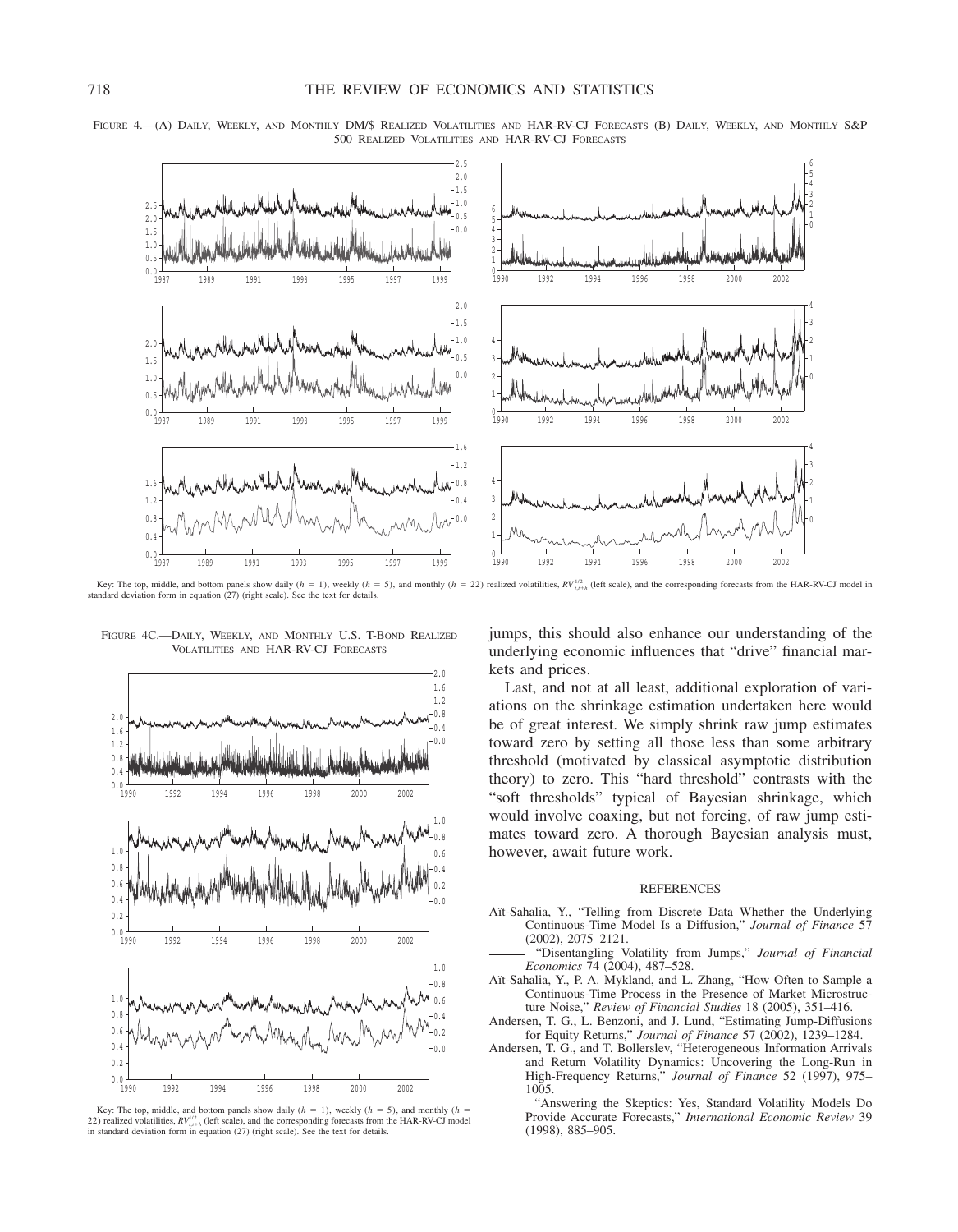- Andersen, T. G., T. Bollerslev, F. X. Diebold, and H. Ebens, "The Distribution of Realized Stock Return Volatility," *Journal of Financial Economics* 61 (2001), 43–76.
- Andersen, T. G., T. Bollerslev, F. X. Diebold, and P. Labys, "Great Realizations," *Risk* 13 (2000), 105–108.
	- "The Distribution of Realized Exchange Rate Volatility," *Journal of the American Statistical Association* 96 (2001), 42–55.
	- "Modeling and Forecasting Realized Volatility," *Econometrica* 71 (2003), 579–625.
- Andersen, T. G., T. Bollerslev, F. X. Diebold, and C. Vega, "Micro Effects of Macro Announcements: Real-Time Price Discovery in Foreign Exchange," *American Economic Review* 93 (2003), 38–62.
- "Real-Time Price Discovery in Stock, Bond and Foreign Exchange Markets," manuscript, Northwestern University, Duke University, University of Pennsylvania, and University of Rochester  $(2005)$ .
- Andersen, T. G., T. Bollerslev, and N. Meddahi, "Analytic Evaluation of Volatility Forecasts," *International Economic Review* 45 (2004), 1079–1110.
	- "Correcting the Errors: Volatility Forecast Evaluation Using High-Frequency Data and Realized Volatilities," *Econometrica* 72 (2005), 279–296.
- Andreou, E., and E. Ghysels, "Rolling-Sample Volatility Estimators: Some New Theoretical, Simulation, and Empirical Results," *Journal of Business and Economic Statistics* 20 (2002), 363–376.
- Areal, N. M. P. C., and S. J. Taylor, "The Realized Volatility of FTSE-100 Futures Prices," *Journal of Futures Markets* 22 (2002), 627–648.
- Baillie, R. T., T. Bollerslev, and H. O. Mikkelsen, "Fractionally Integrated Generalized Autoregressive Conditional Heteroskedasticity," *Journal of Econometrics* 74 (1996), 3–30.
- Ball, C. A., and W. N. Torous, "A Simplified Jump Process for Common Stock Returns," *Journal of Financial and Quantitative Analysis* 18 (1983), 53–65.
- Bandi, F. M., and J. R. Russell, "Microstructure Noise, Realized Volatility, and Optimal Sampling," manuscript, University of Chicago (2004). "Separating Microstructure Noise from Volatility," *Journal of Financial Economics* 79:3 (2006), 655–692.
- Barndorff-Nielsen, O. E., S. E. Graversen, J. Jacod, M. Podolskij, and N. Shephard, "A Central Limit Theorem for Realised Power and Bipower Variation of Continuous Semimartingales" (pp. 33–68), in Y. Kabanov, R. Lipster, and J. Stoyanov (Eds.), *From Stochastic Analysis to Mathematical Finance, Festschrift for Albert Shiryaev* (Springer Verlag, 2006).
- Barndorff-Nielsen, O. E., S. E. Graversen, and N. Shephard, "Power Variation and Stochastic Volatility: A Review and Some New Results," *Journal of Applied Probability* 41A (2004), 133–143.
- Barndorff-Nielsen, O. E., P. R. Hansen, A. Lunde, and N. Shephard, "Designing Realised Kernels to Measure the Ex-Post Variation of Equity Prices in the Presence of Noise," manuscript, Stanford University (2006).
- Barndorff-Nielsen, O. E., and N. Shephard, "Econometric Analysis of Realised Volatility and Its Use in Estimating Stochastic Volatility Models," *Journal of the Royal Statistical Society* 64 (2002a), 253–280.
- "Estimating Quadratic Variation Using Realized Variance," *Journal of Applied Econometrics* 17 (2002b), 457–478.
- "Realised Power Variation and Stochastic Volatility," *Bernoulli* 9 (2003), 243–265.
- "Power and Bipower Variation with Stochastic Volatility and Jumps," *Journal of Financial Econometrics* 2 (2004a), 1–37.
- "How Accurate Is the Asymptotic Approximation to the Distribution of Realised Volatility," in D. Andrews, J. Powell, P. A. Ruud, and J. Stock (Eds.), *Identification and Inference for Econometric Models. A Festschrift in Honour of T. J. Rothenberg* (Cambridge, U.K.: Cambridge University Press, 2004b).
- "Econometrics of Testing for Jumps in Financial Economics Using Bipower Variation," *Journal of Financial Econometrics* 4  $(2006)$ , 1–30.
- Barucci, E., and R. Reno, "On Measuring Volatility and the GARCH Forecasting Performance," *Journal of International Financial Markets, Institutions and Money* 12 (2002), 183–200.
- Basak, G., N. H. Chan, and W. Palma, "The Approximation of Long-Memory Processes by an ARMA Model," *Journal of Forecasting* 20 (2001), 367–389.
- Bates, D. S., "Post-'87 Crash fears in the S&P 500 Futures Option Market," *Journal of Econometrics* 94 (2000), 181–238.
- Beckers, S., "A Note on Estimating the Parameters of the Diffusion-Jump Model of Stock Returns," *Journal of Financial and Quantitative Analysis* 16 (1981), 127–140.
- Bollen, B., and B. Inder, "Estimating Daily Volatility in Financial Markets Utilizing Intraday Data," *Journal of Empirical Finance* 9 (2002), 551–562.
- Bollerslev, T., and J. H. Wright, "Volatility Forecasting, High-Frequency Data, and Frequency Domain Inference," this REVIEW 83 (2001), 596–602.
- Breidt, F. J., N. Crato, and P. de Lima, "The Detection and Estimation of Long-Memory in Stochastic Volatility," *Journal of Econometrics* 83 (1998), 325–348.
- Calvet, L., and A. Fisher, "Forecasting Multifractal Volatility," *Journal of Econometrics* 105 (2001), 27–58.
	- "Multifractality in Asset Returns: Theory and Evidence," this REVIEW 84 (2002), 381–406.
- Chan, W. H., and J. M. Maheu, "Conditional Jump Dynamics in Stock Market Returns," *Journal of Business and Economic Statistics* 20 (2002), 377–389.
- Chernov, M., A. R. Gallant, E. Ghysels, and G. Tauchen, "Alternative Models for Stock Price Dynamics," *Journal of Econometrics* 116 (2003), 225–257.
- Christoffersen, P., "Evaluating Interval Forecasts," *International Economic Review* 39 (1998), 841–862.
- Comte, F., and E. Renault, "Long Memory in Continuous Time Stochastic Volatility Models," *Mathematical Finance* 8 (1998), 291–323.
- Corsi, F., "A Simple Long Memory Model of Realized Volatility," manuscript, University of Southern Switzerland (2003).
- Corsi, F., G. Zumbach, U. A. Müller, and M. Dacorogna, "Consistent High-Precision Volatility from High-Frequency Data," *Economic Notes* 30 (2001), 183–204.
- Cox, D. R., "Long-Range Dependence, Non-Linearity and Time Irreversibility," *Journal of Time Series Analysis* 12 (1991), 329–335.
- Curci, G., and F. Corsi, "A Discrete Sine Transform Approach for Realized Volatility Measurement," manuscript, University of Pisa (2003).
- Dacorogna, M. M., R. Gencay, U. A. Müller, O. V. Pictet, and R. B. Olsen, *An Introduction to High-Frequency Finance.* (San Diego: Academic Press, 2001).
- Dacorogna, M. M., U. A. Müller, R. J. Nagler, R. B. Olsen, and O. V. Pictet, "A Geographical Model for the Daily and Weekly Seasonal Volatility in the Foreign Exchange Market," *Journal of International Money and Finance* 12 (1993), 413–438.
- Das, S. R., "The Surprise Element: Jumps in Interest Rates," *Journal of Econometrics* 106 (2002), 27–65.
- Deo, R., C. Hurvich, and Y. Lu, "Forecasting Realized Volatility Using a Long-Memory Stochastic Volatility Model: Estimation, Prediction and Seasonal Adjustment," *Journal of Econometrics* 131 (2006), 29–58.
- Ding, Z., C. W. J. Granger, and R. F. Engle, "A Long-Memory Property of Stock Market Returns and a New Model," *Journal of Empirical Finance* 1 (1993), 83–106.
- Drost, F. C., T. E. Nijman, and B. J. M. Werker, "Estimation and Testing in Models Containing Both Jumps and Conditional Heteroskedasticity," *Journal of Business and Economic Statistics* 16 (1998), 237–243.
- Engle, R. F., "The Econometrics of Ultra-High-Frequency Data," *Econometrica* 68 (2000), 1–22.
- "New Frontiers for ARCH Models," *Journal of Applied Econometrics* 17 (2002), 425–446.
- Engle, R. F., and G. M. Gallo, "A Multiple Indicators Model for Volatility Using Intra-Daily Data," *Journal of Econometrics* 131 (2006),  $3 - 27$
- Engle, R. F., and G. J. Lee, "A Permanent and Transitory Component Model of Stock Return Volatility," in R. F. Engle and H. White (Eds.), *Cointegration, Causality, and Forecasting: A Festschrift in Honor of Clive W. J. Granger* (Oxford, U.K.: Oxford University Press, 1999).
- Eraker, B., "Do Stock Prices and Volatility Jump? Reconciling Evidence from Spot and Option Prices," *Journal of Finance* 59 (2004), 1367–1403.
- Eraker, B., M. S. Johannes, and N. G. Polson, "The Impact of Jumps in Volatility," *Journal of Finance* 58 (2003), 1269–1300.